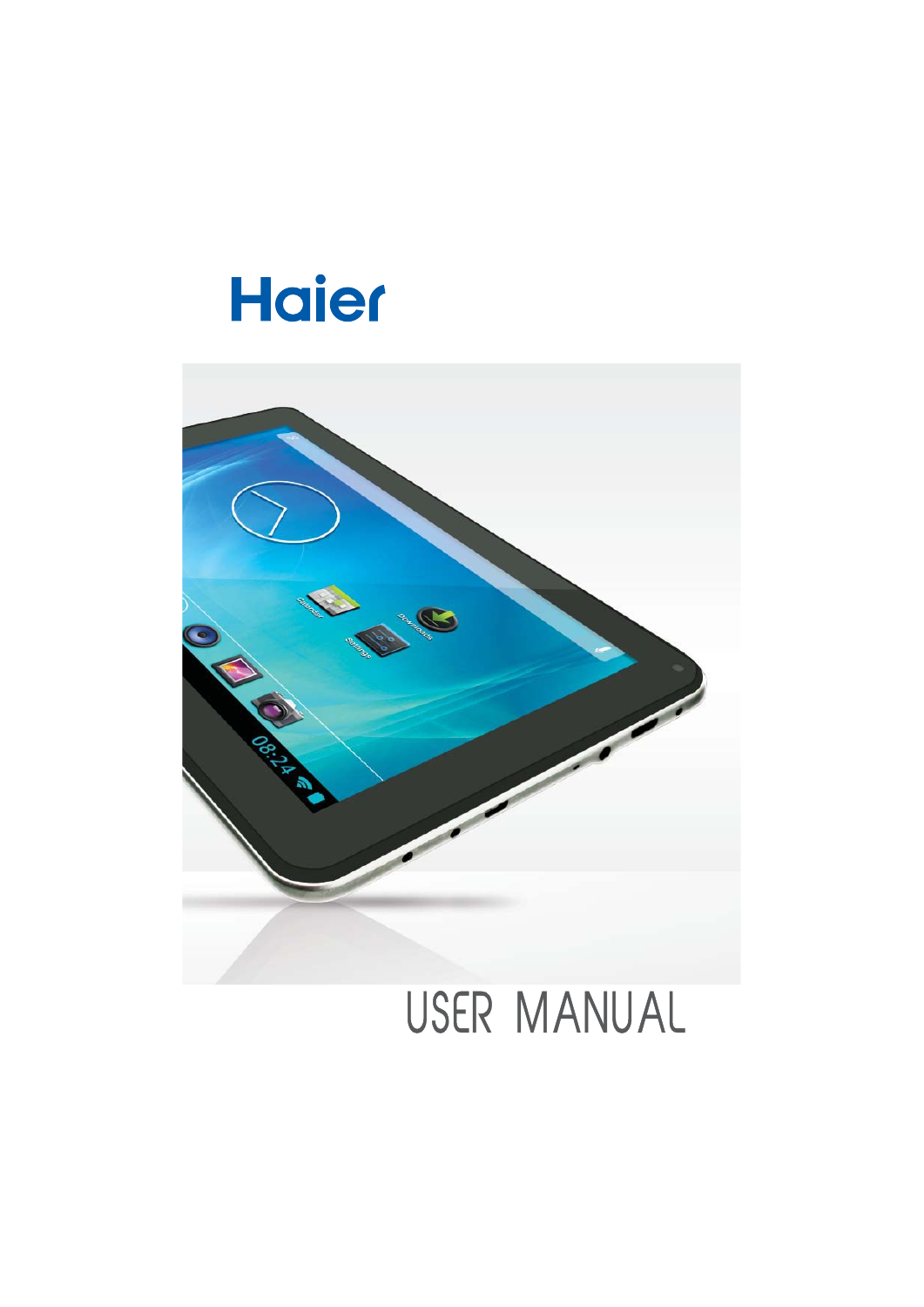## **Tablet of Contents**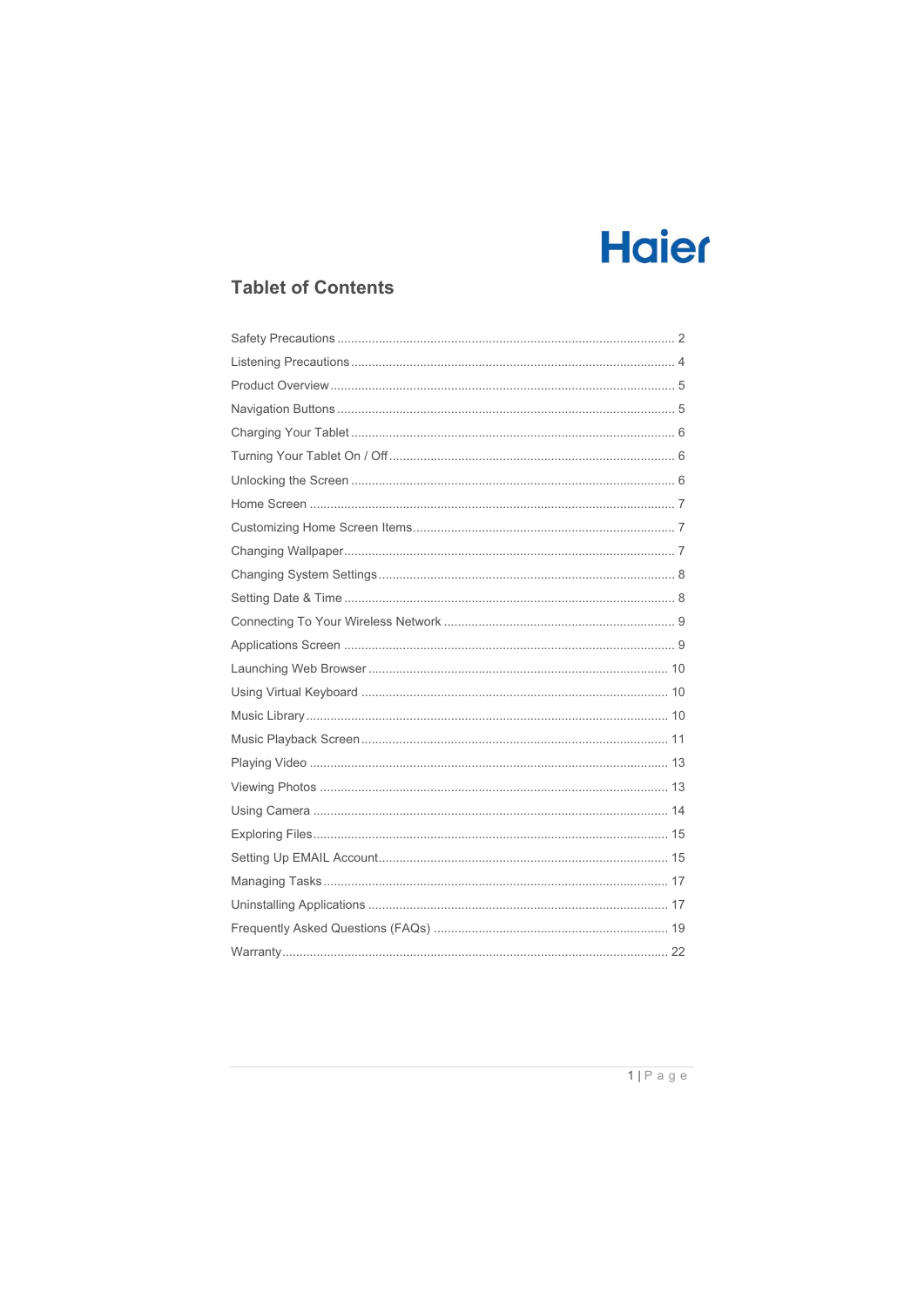### **Safety Precautions**

- Do not drop tablet or subject to severe impact.
- Do not use the tablet in extreme hot, cold, dusty or damp conditions. Do not expose it to direct sunlight.
- Avoid using the tablet near strong magnetic fields.
- Normal functioning of the product may be disturbed by ESD. If so, simply reset and restart the tablet following the instruction manual. During file transmission, please handle with care and operate in a static-free environment.
- x Keep the tablet away from water and other liquids. In the event that water or other liquids enter the tablet, power off the product immediately and clean.
- Do not use chemicals to clean the tablet in order to avoid corrosion. Clean with a dry cloth.
- Do not install the tablet in a confined space such as a book case or similar unit. The ventilation should not be impeded by covering the ventilation openings with items such as newspaper, table-cloths, curtains etc.
- No naked flame sources, such as lighted candles, should be placed on or near the tablet.
- Attention should be drawn to environmental aspects of battery disposal.
- Use the tablet in moderate climates.
- The manufacturer is not responsible for damage or lost data caused by misuse, or modification of the tablet / battery replacement.
- Do not attempt to disassemble, repair or modify the tablet. This will void the manufacturer's warranty.
- If the tablet will not be used for an extended period of time, please charge the battery at least once per month to maintain battery life.
- Charge the battery if:
	- The battery level icon displays an empty battery
	- The tablet powers off automatically when restarted.
	- There is no response when pressing keys with keys unlocked and battery full.
- Do not interrupt the connection when the tablet is being formatted or transferring files. Interruption of this process may cause data to be lost or corrupted.
- When the tablet is used as a portable HD device, please use only per the instructions. Permanent data loss can occur if used improperly.
- Please use and install data using the attachments/accessories provided and only according to the manufacturer's instruction.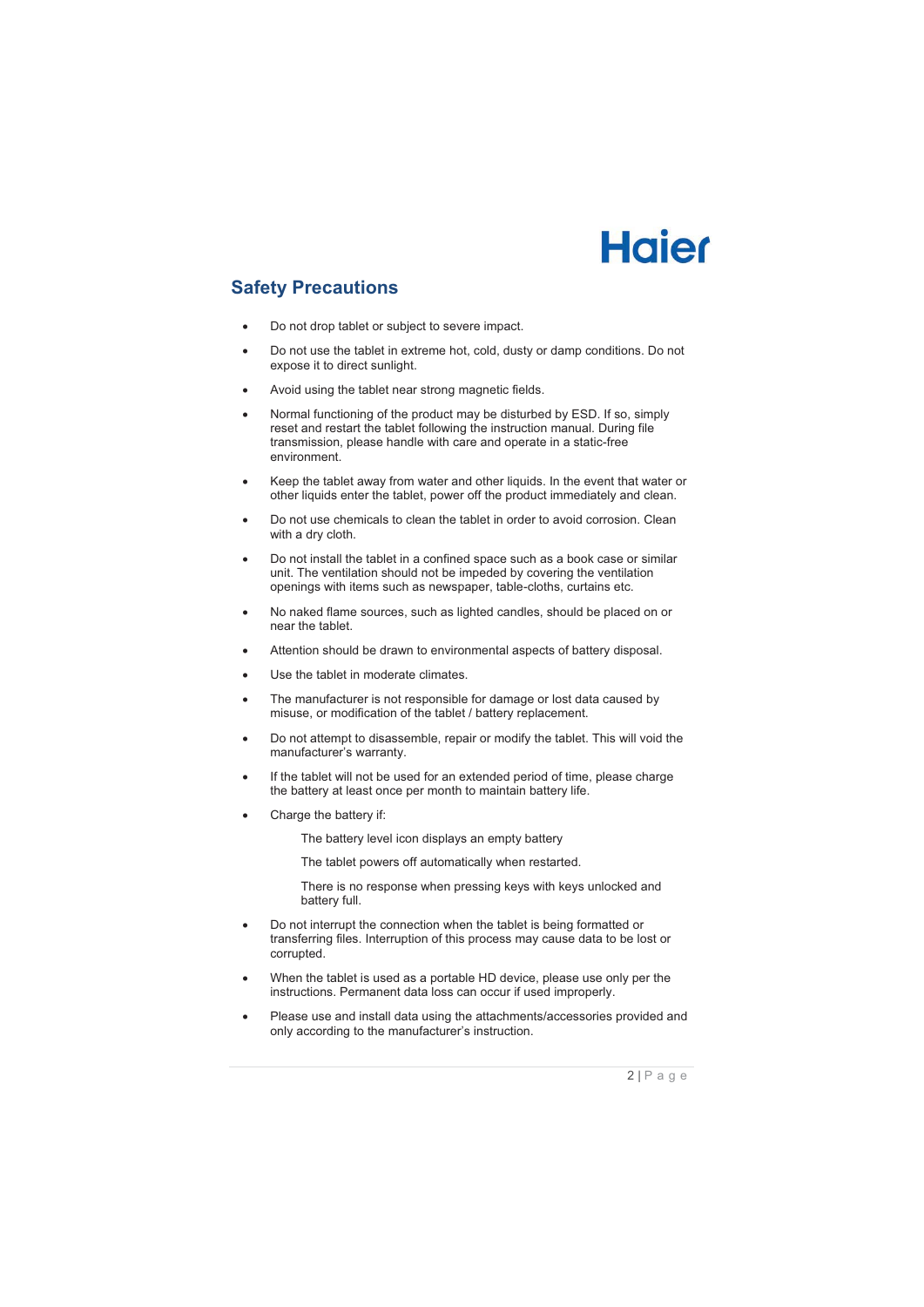

- Please refer to the information on the bottom of the tablet for electrical and safety information before installing data or operating the tablet.
- To reduce the risk of fire or electric shock, do not expose this tablet to rain or moisture. The tablet should not be exposed to dripping/splashing liquids. Never place objects filled with liquid, such as vases, glassware, etc. on the tablet.
- The battery should not be exposed to excessive heat such as sunlight, fire or the like.
- Please follow responsible procedures for battery disposal.
- If the power adapter is disconnected from tablet, the tablet will remain operable as long as the battery has sufficient charge.
- The power adapter is a CLASS II apparatus with double insulation, and no external ground is provided.
- The lightning flash with arrowhead symbol within an equilateral triangle is intended to alert the user to the presence of non-insulated "dangerous voltage" within the product's enclosure that may be of sufficient magnitude to constitute a risk of electric shock.
- To reduce the risk of electric shock, do not remove the cover (or back) as there are no user-serviceable parts inside. Refer servicing to qualified personnel.
- The exclamation point within an equilateral triangle is intended to alert the user to the presence of important operating and maintenance instructions in the User Guide pro-vided with the tablet.
- Correct Disposal of This Product. This marking indicates that this product should not be disposed of with other household waste. To prevent possible harm to the environment or human health from uncontrolled waste disposal, recycle it responsibly to promote the sustainable reuse of material resources. To dispose of your used tablet, please use the return and collection systems available in your area or contact the retailer where the product was purchased. They can take this product for safe environmental recycling.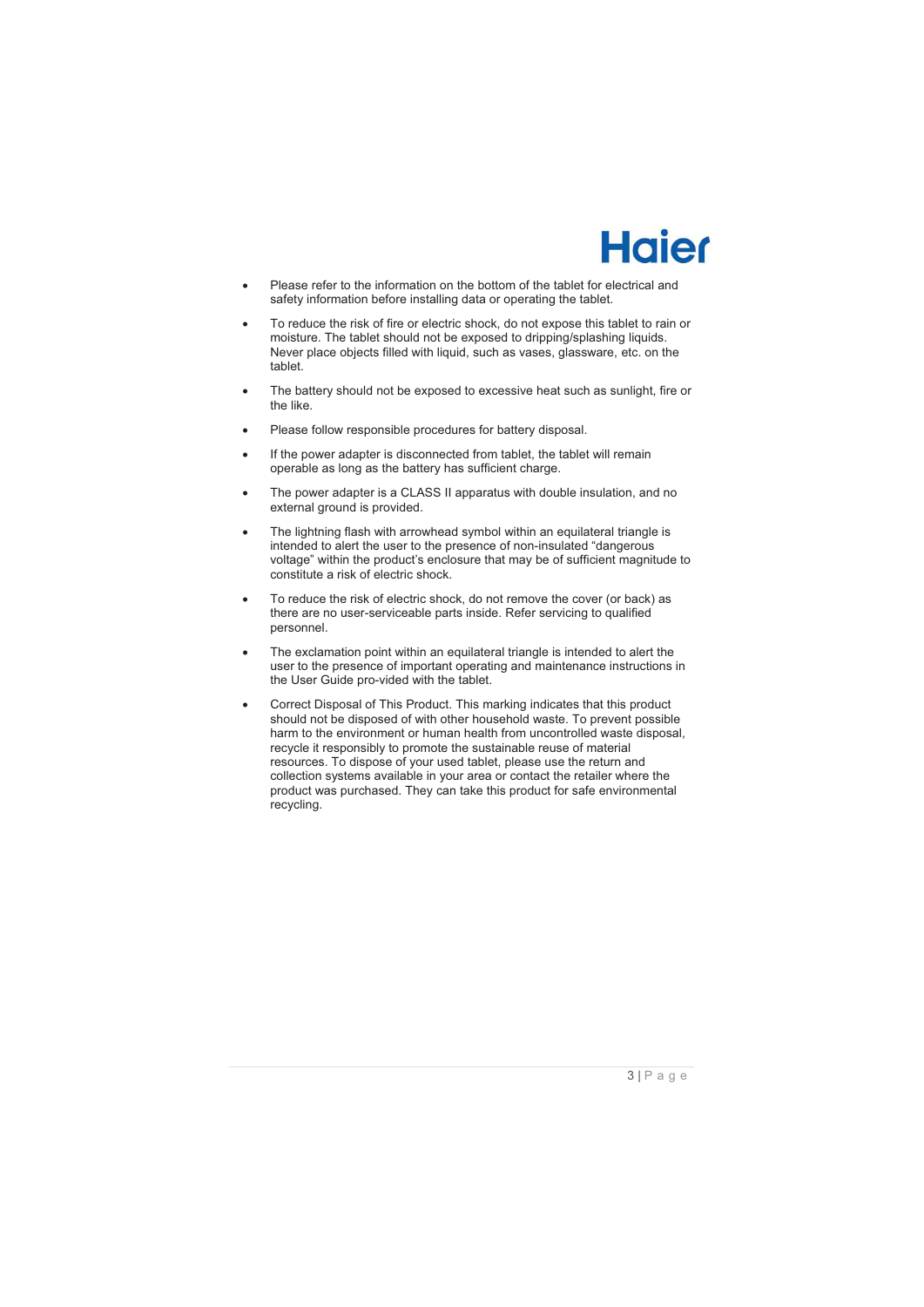### **Listening Precautions**

- This product respects the current regulations for limiting the output volume of consumer audio devices to a safe level. By listening to your device with headphones or ear buds at high volumes, you run the risk of permanent damage to your ears. Even if you get used to listening at high volumes and it seems normal to you, you still risk the possibility of dam-aging your hearing. Reduce the volume of your device to a reasonable level to avoid permanent hearing damage. If you hear ringing in your ears, reduce the volume or shut off your device. Other types of headphones may produce higher volume levels. (At full power, the prolonged listening of the Walkman can damage the ear of the use  $\overline{a}$
- Maximum output voltage <= 150mv
- Do not use while operating a motorized vehicle. It may create a traffic hazard and is illegal in many areas.
- You should use extreme caution or temporarily discontinue use in potentially hazardous situations created by obstructed hearing.
- Even if your headphones or earphones are the open-air type designed to let you hear outside sounds, do not turn up the volume so high that you cannot hear what is around you.
- Sound can be deceiving. Over time your hearing "comfort level" adapts to higher volumes of sound. What sounds "normal" can actually be loud and harmful to your hearing. Guard against this by setting the volume of your device at a safe level BEFORE your hearing adapts.
- Start your volume control at a low setting.
- Slowly increase the sound until you can hear it comfortably and clearly without distortion. Once you have established a comfortable sound level. leave it there.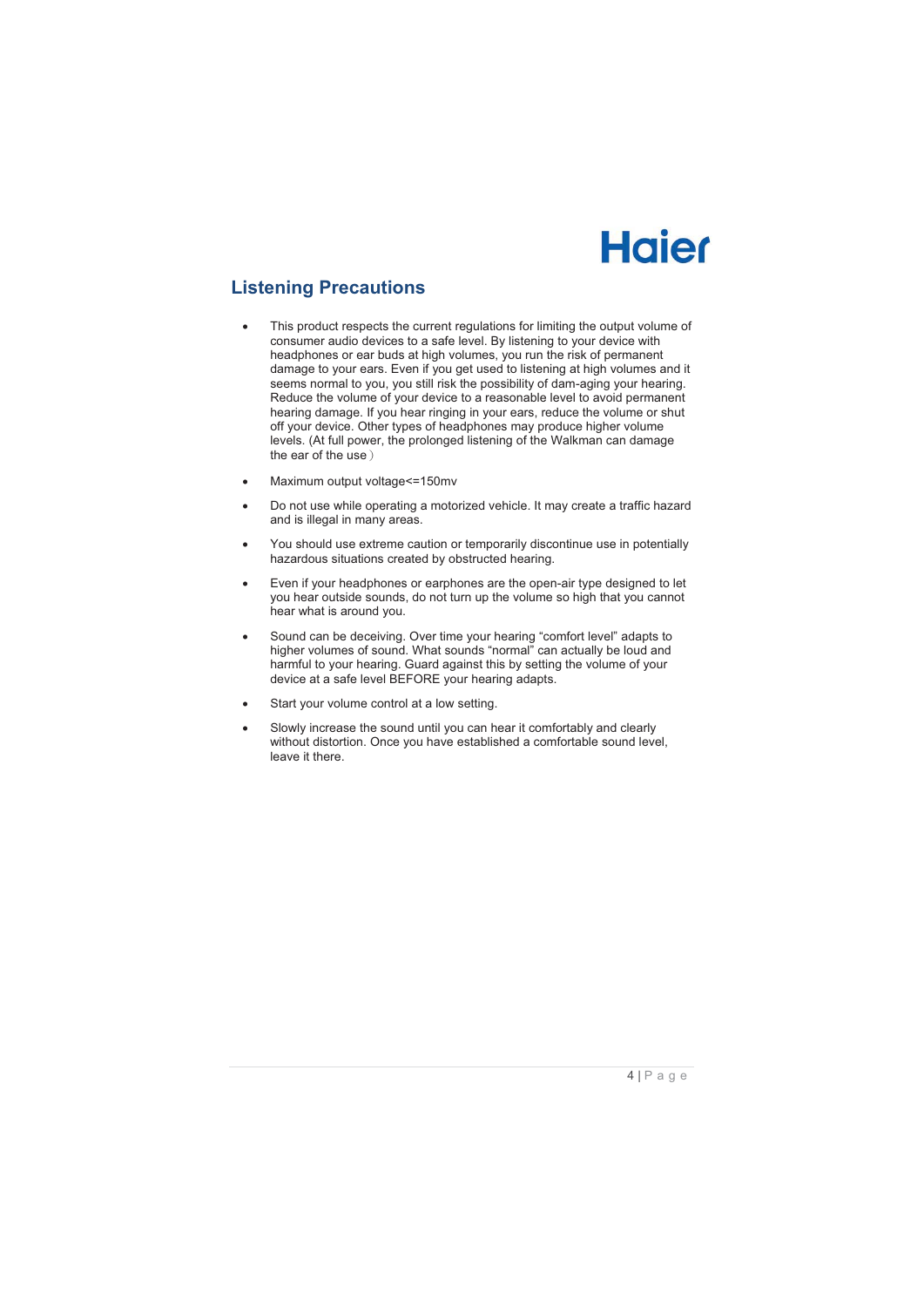### **Product Overview**



## **Navigation Buttons**

The navigation buttons at the bottom of the tablet can be used as follows:



Return to Previous Screens; Clear Pop Up Menus



Return to The Home Screen From Any Application



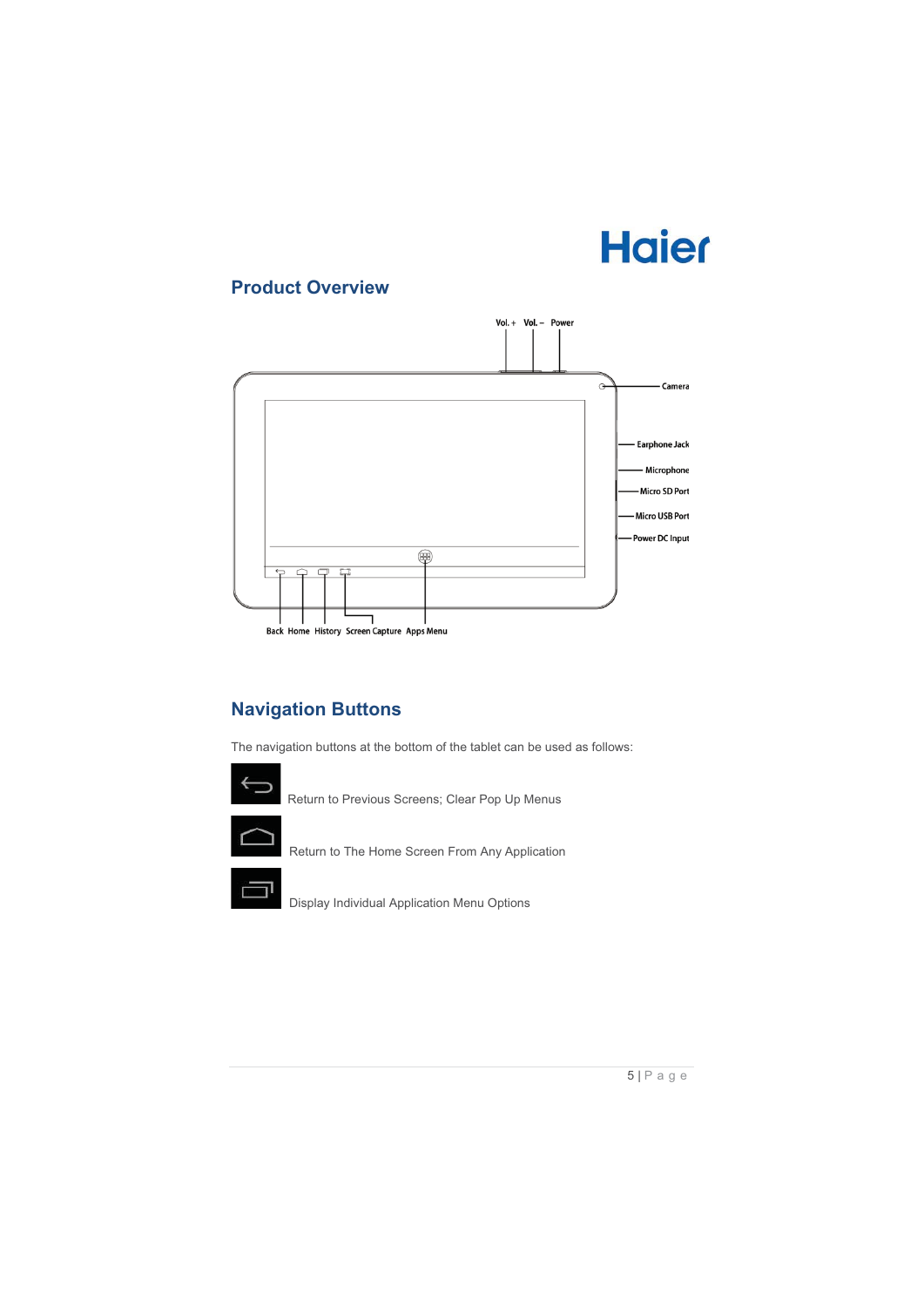## **Charging Your Tablet**

Plug the power adapter into an electrical wall outlet; connect the adapter to the tablet to fully charge the battery before use (5 to 6 hrs).



- You can use the tablet while the battery is charging.
- You can also charge the battery using a USB cable but the charge time required is longer than when using the AC adapter. Turn off Wi-Fi and reduce screen brightness if you are charging via USB cable.

## **Turning Your Tablet On / Off**

Press and hold the power button for 3 seconds until the splash screen appears, and then wait until the Welcome screen appears.

To turn off the tablet, press and hold the Power button until you see the option "Power Off", tap on "Power Off" and then tap on "OK".

*Tip: For the sake of power saving, this tablet may sleep with the screen display locked when there is no touch action for a while (depending on the actual setting of Display-Sleep). You can briefly press the Power button to wake it up.* 

### **Unlocking the Screen**

The screen will be locked after the tablet is idle for a few seconds. You need to unlock the screen by dragging the lock icon rightwards before you continue to use the tablet.

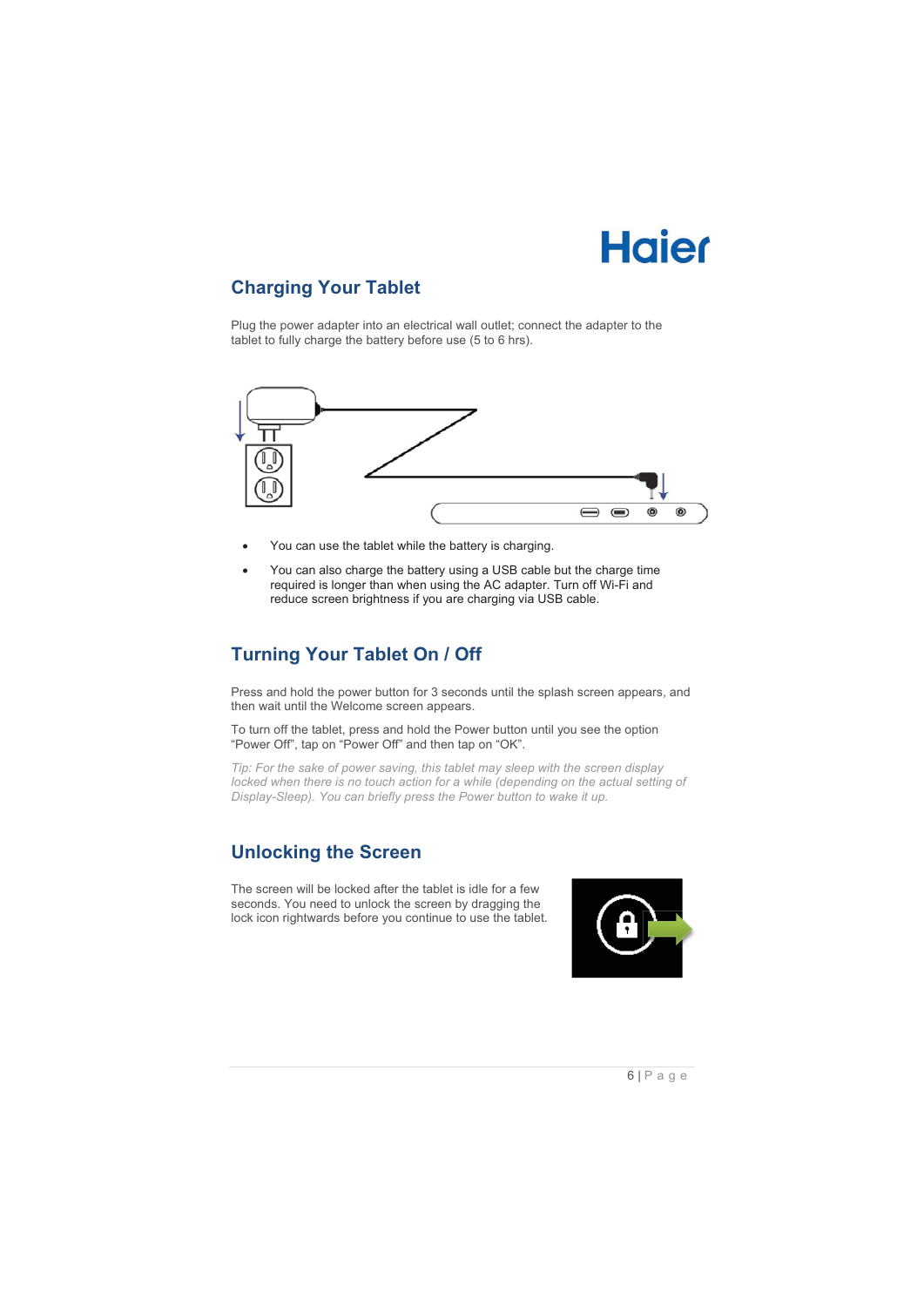### **Home Screen**

The Home Screen consists of five separate screens for positioning the shortcuts, widgets etc. Slide your finger left or right on the screen to go to the extended screens.



## **Customizing Home Screen Items**

- To add a Home Screen item (shortcut, widget etc.), you can tap the application icon to display all applications and widgets. Hold your tap on an item to place it on the home page.
- To move a Home Screen item, hold your finger onto it to highlight, then drag it to the desired location, and release your finger.
- To remove a Home Screen item, hold your finger onto it to highlight, drag it to the recycle bin symbol "X" and then release your finger.

## **Changing Wallpaper**

Hold your tap on the Home screen until a menu appears. Tap on "Wallpaper" and select a picture as the desktop wallpaper.

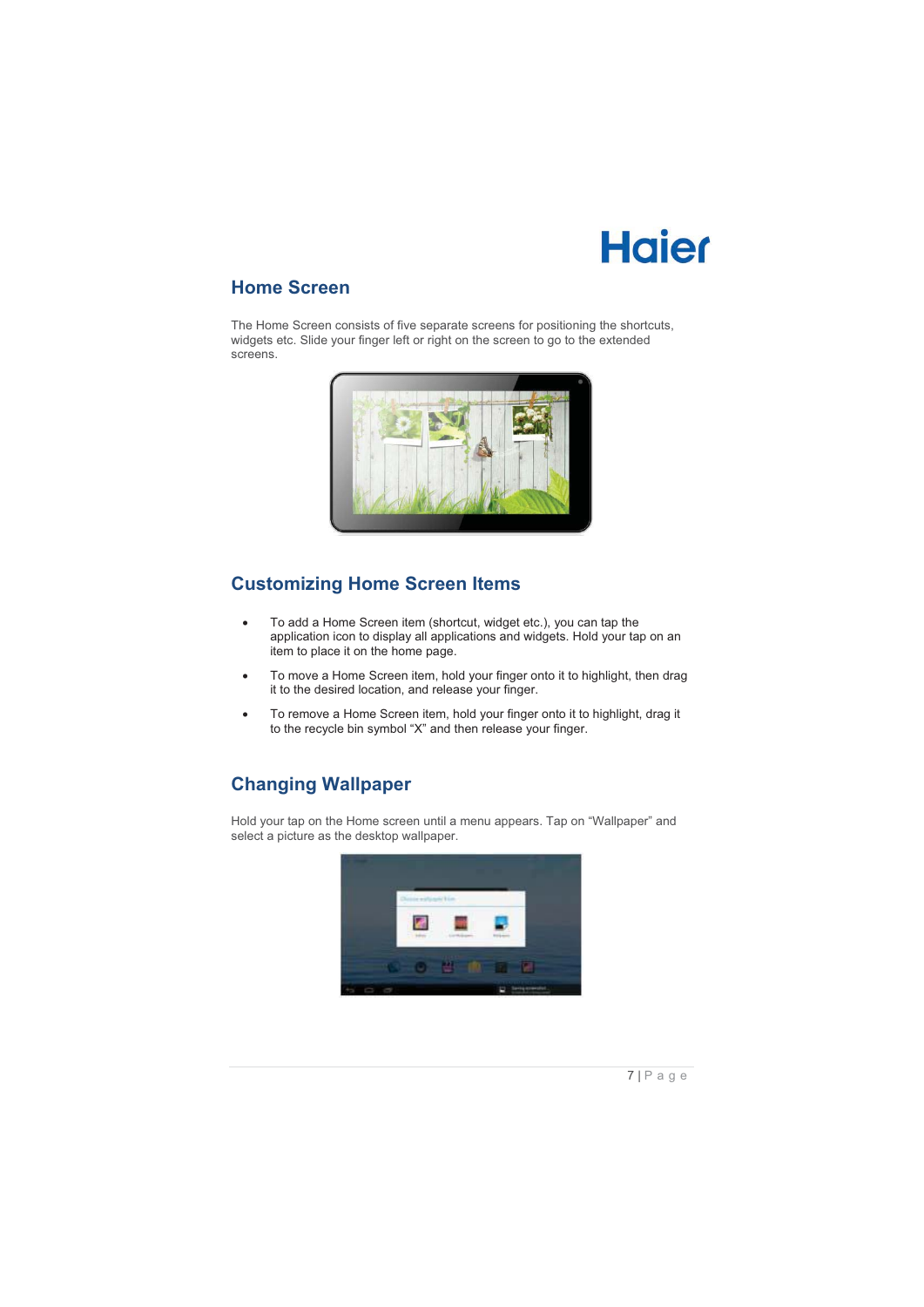### **Changing System Settings**

Tap the Setting icon **Fig.** on the Home Screen to open the settings menu and change relevant settings for your tablet if necessary.

| <b>Settings</b>                | <b>SCORE</b>                 | <b>ASS NOT WORK</b> |
|--------------------------------|------------------------------|---------------------|
| MAILERS ANCHANGES              | TEST 1#<br><b>Liquidated</b> | ۰                   |
| <b>WEAR</b>                    | <b>Countries</b>             |                     |
| <b>Clerta</b><br>$-1$<br>More  | <b>Sell Line</b><br>a wis    | e                   |
| ****                           | tes<br><b>Call of Links</b>  | ۰                   |
| <b>Sourch</b>                  | Tenda                        |                     |
| <b>O</b> Distiny               | Louis                        |                     |
| <b><i><u>ASSIMINGH</u></i></b> | <b>Seleph R</b>              | ۰                   |
| ÿ                              | 22                           | التي                |

**Tips for Using the Touch Screen** 

- When watching a video or listening to music, you can tap on the progress bar to play any designated section of the file. You can drag the cursor of the progress bar to any other elapsed time point of the file.
- In different browsers (File, Music, etc.), you can hold your finger on the screen and then drag up and down to scroll through the file list.
- In some browsers (File, Music etc.), you may hold your finger on an item to display options.

### **Setting Date & Time**

**IMPORTANT: Many applications require the Date and Time to be set correctly according to your geographic location in order to connect with your accounts or display correct data.** 

On the Home screen, tap the



Under the SYSTEM header on the left hand side of the screen, select Date & time. Set the time zone, date and time according to your location.



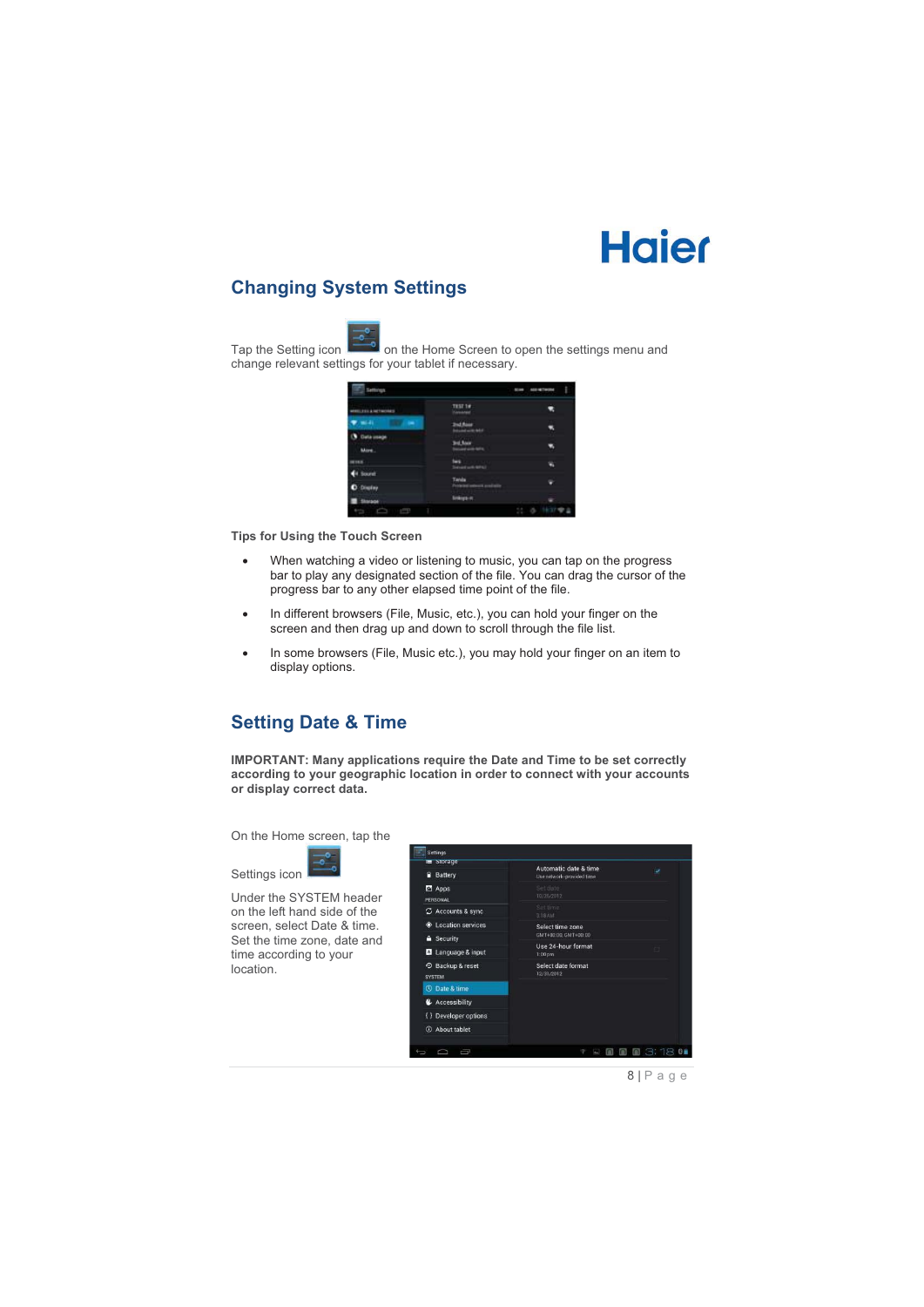

### **Connecting To Your Wireless Network**

On the Home screen, tap the Settings icon

This tablet features WiFi connectivity that provides you easy access to the Internet. For WiFi applications, you need to configure a WiFi network first, and you will have to stay in a WiFi service zone. Whenever it is within the coverage of a WiFi network you have configured, the tablet will attempt to make a connection. Before launching an Internet application such as the web browser, you first need to configure and connect to a Wi-Fi network.

| <b>Settings</b>                                  | <b>ADD NETWORK</b><br><b>SCAN</b>                                  |  |
|--------------------------------------------------|--------------------------------------------------------------------|--|
| <b>WIRELESS &amp; NETWORKS</b>                   | <b>NORCALWIRELESS</b><br>兌<br>Secured with WPA/WPA2                |  |
| <b>♥ Wi-Fi</b><br>ON<br>Bluetooth<br>ON<br>П     | <b>NORCALWIFI</b><br>₹.<br>Secured with WPA/WPA2                   |  |
| More                                             | <b>MDI</b><br>宗<br>Secured with WPA2 (protected network available) |  |
| <b>DEVICE</b><br><b>♦ Sound</b>                  | asci<br>÷.<br>Secured with WPA/WPA2                                |  |
| Display<br>Ð                                     | <b>ATT981</b><br>R<br>Secured with WPA/WPA2                        |  |
| Storage<br>⋿                                     | dlink<br>٠                                                         |  |
| n<br><b>Battery</b><br><b>Z</b> Apps             | <b>TVT</b><br>۴                                                    |  |
| <b>PERSONAL</b><br>$\mathfrak S$ Accounts & sync | <b>2WIRE928</b><br>零<br>Secured with WEP                           |  |
| <b>Location services</b>                         | NETGEAR92<br>÷.<br>Secured with WPA2 (protected network available) |  |
| Security<br>A                                    | <b>RENNETT</b>                                                     |  |
| Ē<br>$\equiv$                                    | 3.110<br>7<br>n<br>C<br><b>Part</b><br>n                           |  |

- Under the WIRELESS & NETWORKS header on the left hand side of the screen, select Wi-Fi and slide the toggle switch to "ON" to turn on WIFI.
- The tablet will scan automatically for available WiFi networks and dis-play them in the right panel. The list of available networks shows all the wireless networks in range of your tablet.
- x Choose a network from the list and then tap "Connect". Some networks may be secured with a password. Enter the password before connecting. If the connection is successful, the message Connected to WiFi "Network Name" will appear under the WIFI Setting.

### **Applications Screen**

To access the Applications screen, on the Home screen, tap the Applications icon

in the upper right hand corner of the Home Screen.



₽

 $9 | P$ age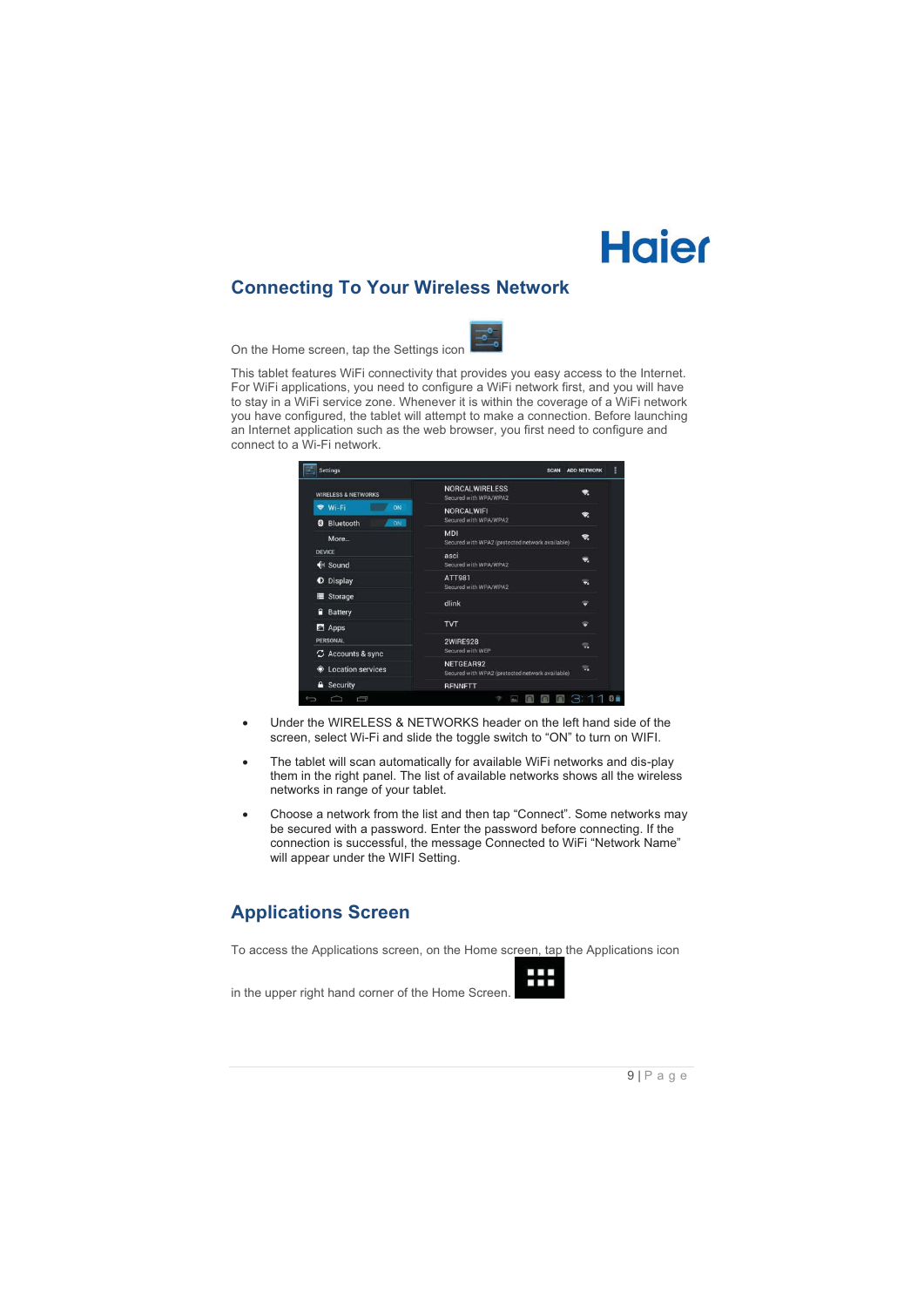### **Launching Web Browser**



On the Home screen, tap the Browser icon

You can scroll the screen up and down by holding your finger on the page and dragging it up or down.

- To open a link, simply tap it.
- To go back to the previous page that you browsed, tap the Back icon.
- To display the available menu items, tap the Menu icon.
- To go back to the Home screen, tap the Home icon.

### **Using Virtual Keyboard**

Tapping on any text input field can open the virtual keyboard. With the virtual keyboard, you can enter a website address or any text required.

| Tab  | $\mathbf{q}$ | w            | e            | $\mathbf{r}$ | <b>At</b> | $\mathbf{y}$ | u                       | $\Box$             | $\bullet$                | p          | Œ |
|------|--------------|--------------|--------------|--------------|-----------|--------------|-------------------------|--------------------|--------------------------|------------|---|
| 2123 | $\mathbf{a}$ | s.           | $\mathbf d$  |              | $f$ $g$   | h            | <b>TIL</b>              | $\pmb{\mathsf{k}}$ | Ţ                        |            |   |
| ↷    |              | $\mathbf{z}$ | $\mathbf{x}$ | ¢            | v         | b            | $\overline{\mathbf{n}}$ | m                  | ÷                        | <b>Car</b> |   |
|      | $\bullet$    | .com         | $\bullet$    |              |           |              |                         | е                  | $\overline{\phantom{a}}$ |            |   |

### **Music Library**

On the Applications screen, tap the Music icon

Tap the Music icon in the Apps page to launch the music player.

You should enter the music library once you start the music player. The Music Library will display your music files by category (Artist, Album, etc.) if your music files contain these song information tags.

- You can drag your finger up and down on the file list to scroll.
- Tap a song to play.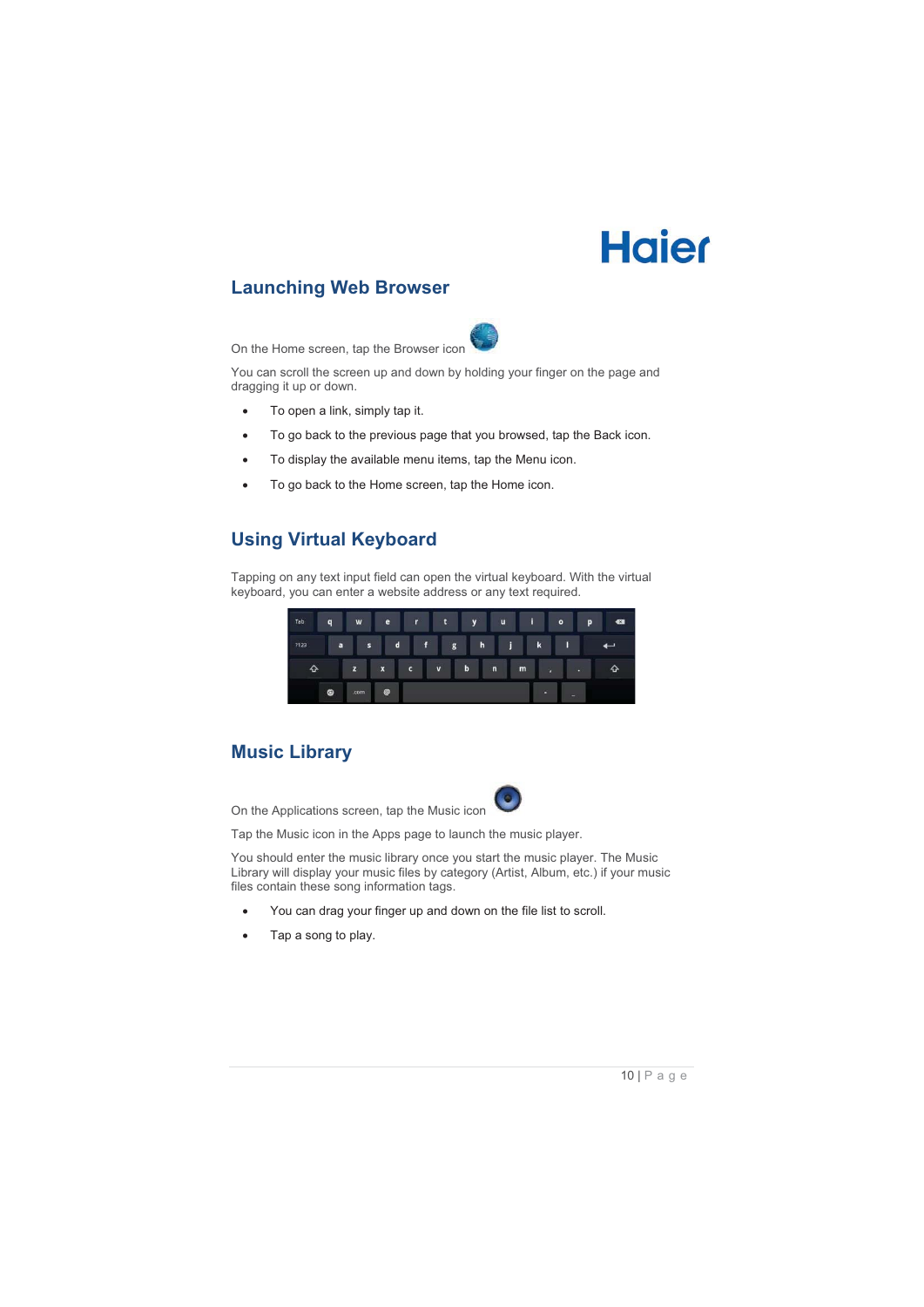

*Artists: Lists music files by artist. Albums: Lists music files by album. Songs: Lists all music files. Playlists: Lists your favorite songs. Now Playing: Go to the Now Playing screen.* 

## **Music Playback Screen**

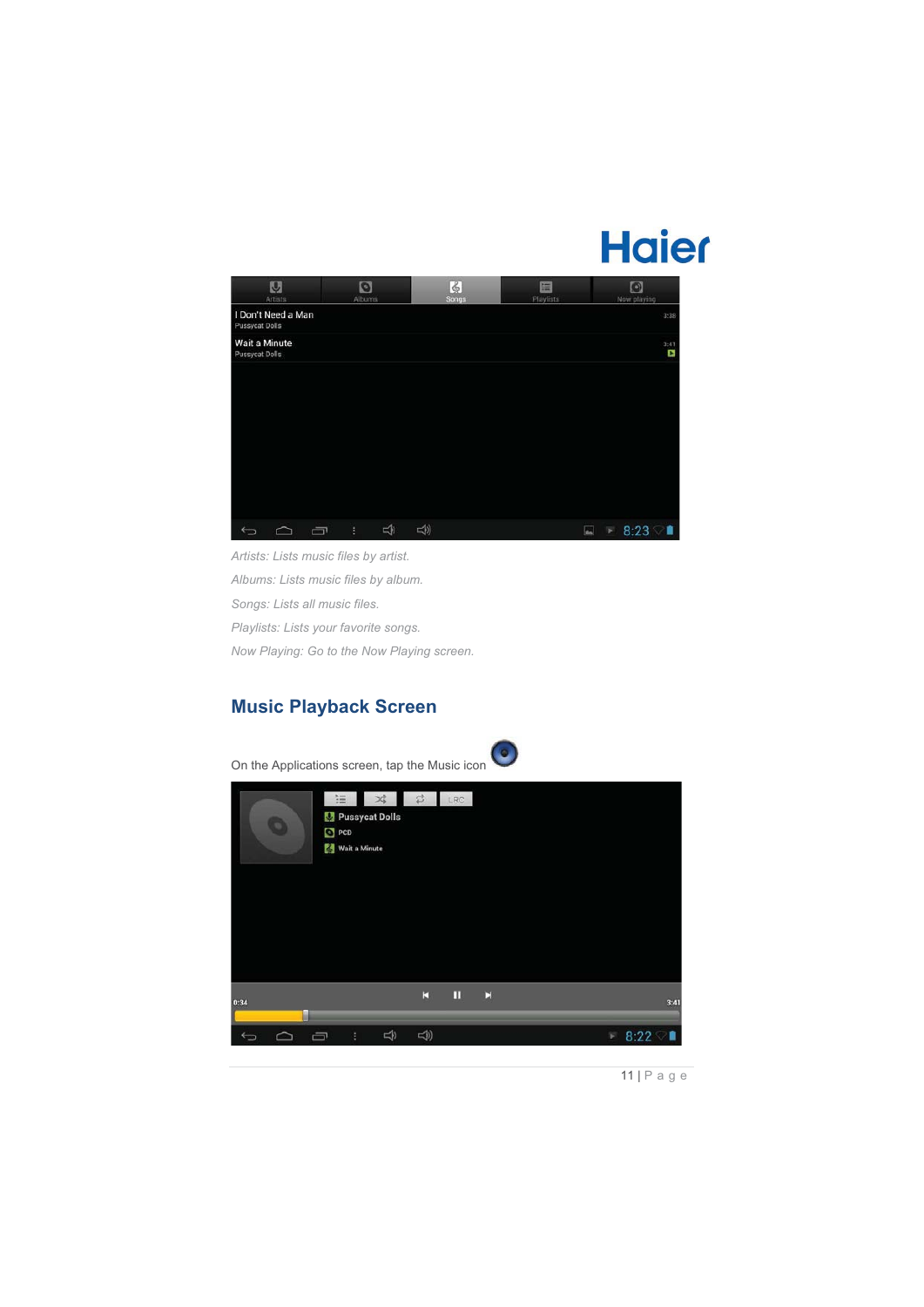## **Hajer**



During playback of a music file, tap on the MENU icon to bring up a context menu:

- Library– return to music library menu.
- Party Shuffle select Party Shuffle mode.
- Add to playlist  $-$  add a song to the play-list.
- $\bullet$  Delete delete a song.
- Sound Effects Set the sound effects for the music playback.

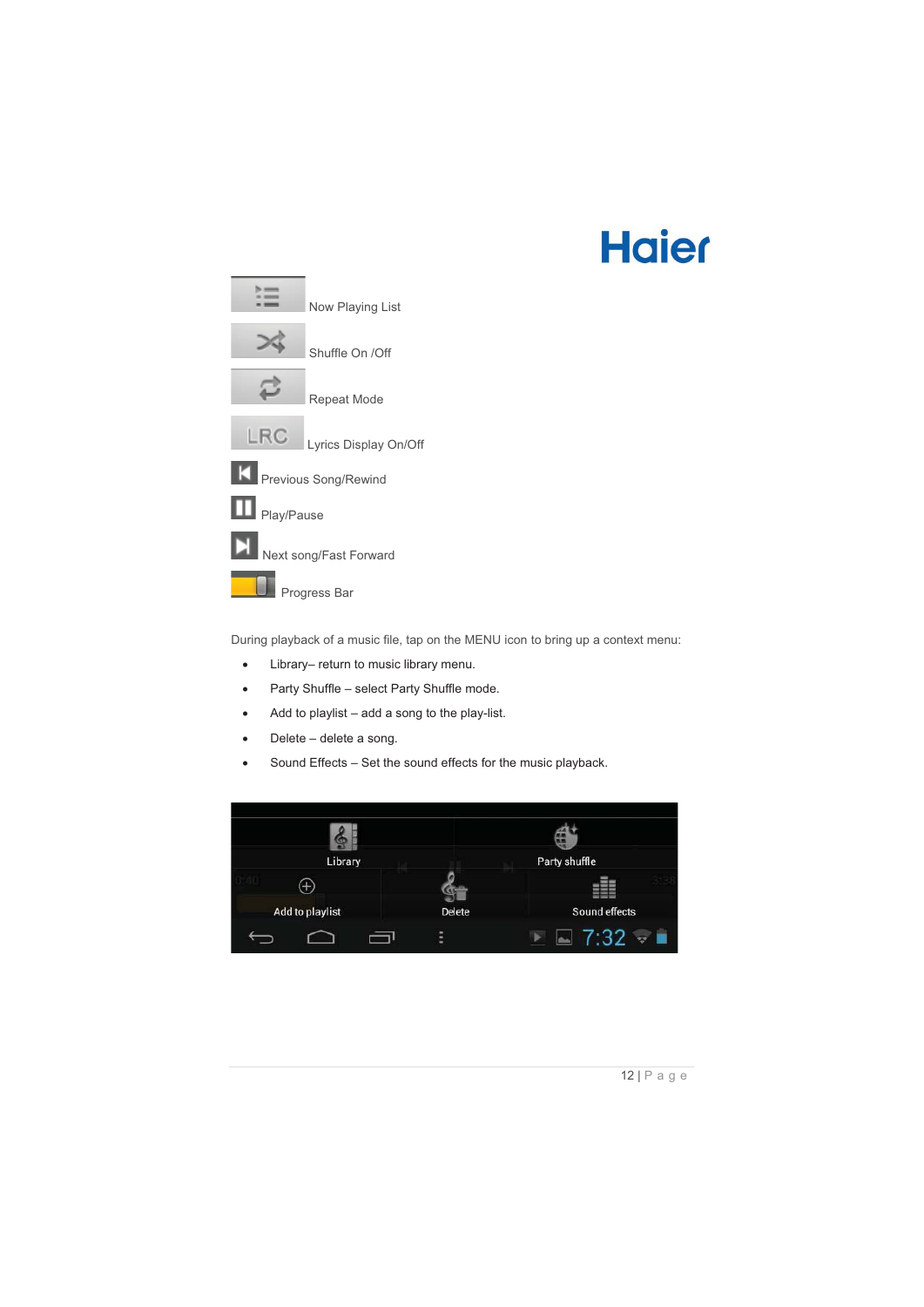## **Playing Video**



On the Application screen, tap the Video Play icon

Find the video files/folders under the correct directory after you enter the video player.

• You can drag your finger up and down on the video list to scroll.



• Tap a video to play.

## **Viewing Photos**

On the Home screen, tap the Gallery icon

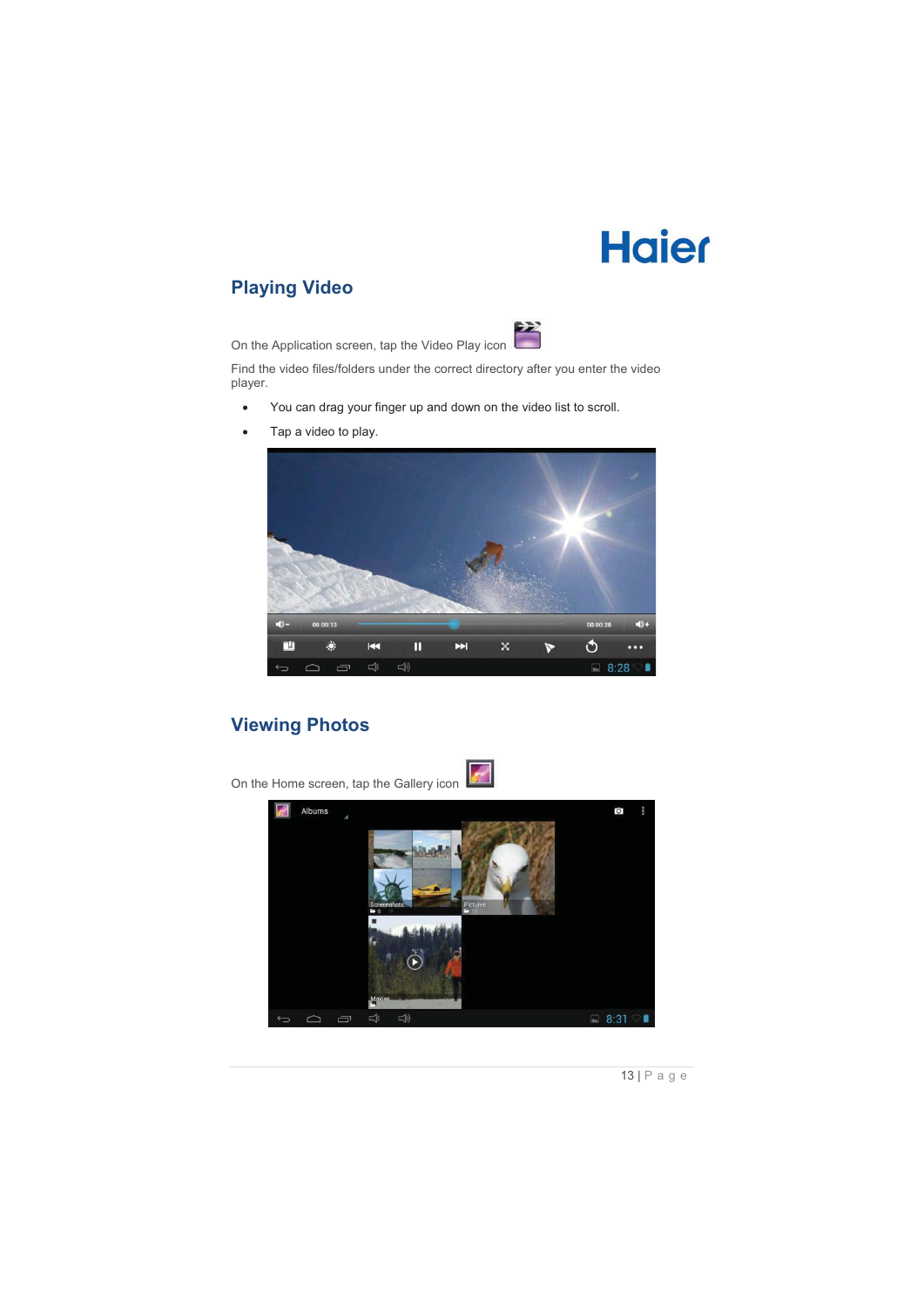

Once you tap the Gallery icon, your albums will be displayed. Tap an album to select it and view the photos in the album.

Once you are inside an album, it will display your image in thumbnails which you can scroll across by sliding your finger over the images.

To zoom in or out, pinch the image using your fingers.



### **Using Camera**



- To take a photo, first tap on the Photography mode icon, then tap on the Start/Stop Button to take a photo.
- The last photo taken will appear in the Preview Window.
- To start recording video, tap on the Video Mode icon, then tap on the Start/Stop button.
- Tap on the Start/Stop button again to stop video recording.
- The video clip / photo can be previewed in the Preview Window.
- To view the video that you have made or to view the photo you have taken, tap the Gallery icon on the Application screen.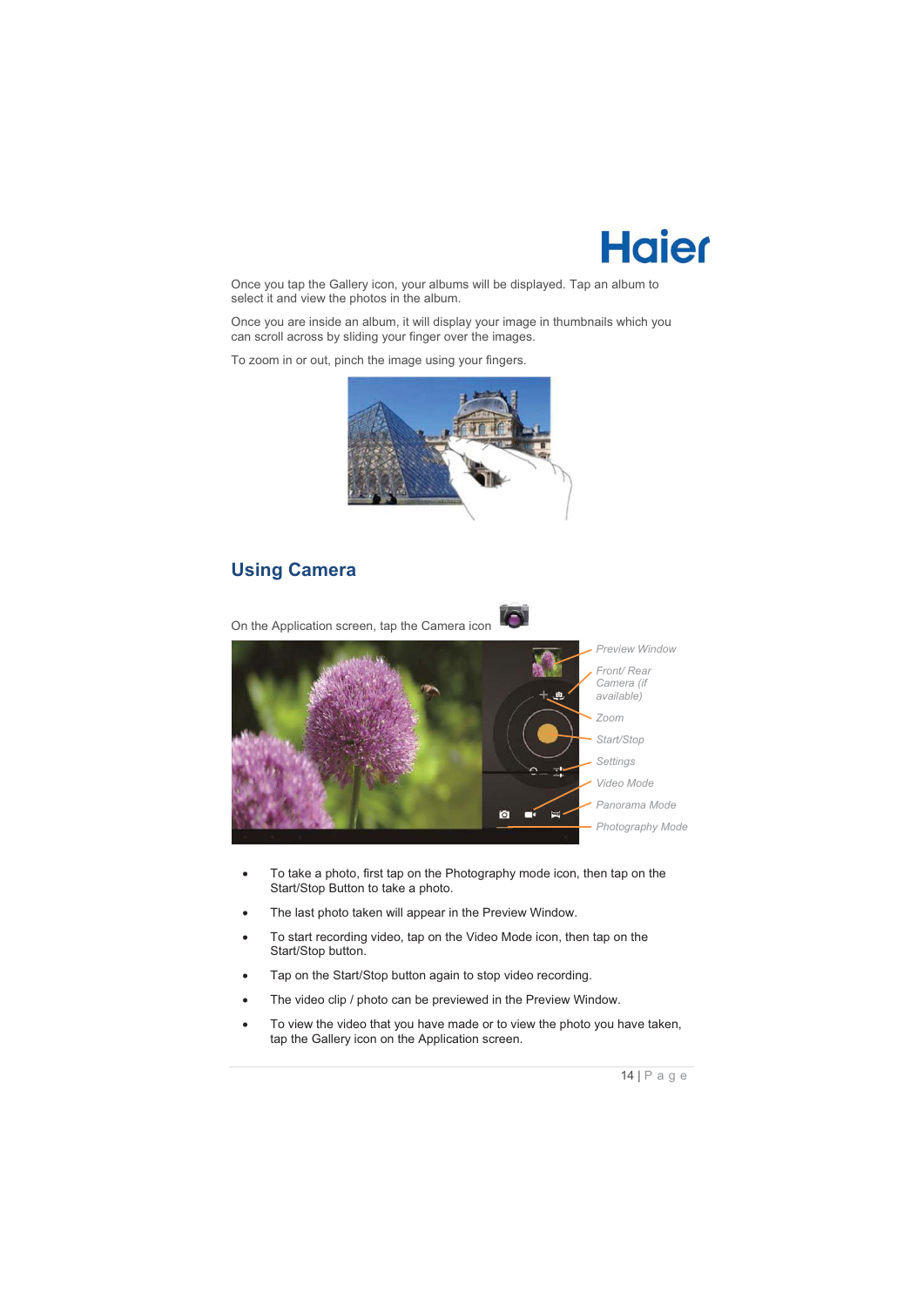## **Exploring Files**



It allows you to manage/edit all your document files within the internal storage and external SD card.

| tem                               | $\vert \circ \vert$ | Θ | Æ | E | ® | ۲ | D               |
|-----------------------------------|---------------------|---|---|---|---|---|-----------------|
| mnt/sdcard                        |                     |   |   |   |   |   |                 |
| <b>Alarms</b><br>÷                |                     |   |   |   |   |   | 0 items   -drw  |
| Android                           |                     |   |   |   |   |   |                 |
|                                   |                     |   |   |   |   |   | 1 items   -drw  |
| <b>DCIM</b><br>÷                  |                     |   |   |   |   |   | 1 items I -drw  |
| Download<br>÷                     |                     |   |   |   |   |   | 0 items   -drw  |
| <b>LOST.DIR</b><br>$\overline{a}$ |                     |   |   |   |   |   |                 |
|                                   |                     |   |   |   |   |   | 0 items   -drw  |
| <b>Movies</b><br>a.               |                     |   |   |   |   |   | 2 items   - drw |
| <b>Music</b><br>-                 |                     |   |   |   |   |   | 0 items (-drw   |
| <b>Notifications</b><br>$\sim$    |                     |   |   |   |   |   |                 |
|                                   |                     |   |   |   |   |   | 0 items 1-drw   |
| <b>Pictures</b><br>$\sim$         |                     |   |   |   |   |   | 10 items I-drw  |

Click (Multi)  $\Box$  to multi-select the files you intend to edit. Once the files are selected, click one of the options near the bottom of the screen, including paste/delete/copy/move.

\*Note: You may also press and hold on a file, and the editor dialog will automatically pop up

To copy a file, press and hold a file to display multiple options. Click Copy, then click to return to previous folder/storage and choose a new location for your file, then click  $\Box$  and choose Paste.

## **Setting Up EMAIL Account**

On the Application screen, tap the Mail icon



This device has an E-mail application pre-installed. You can send or receive e-mails from the Internet at any time with this device. Make sure you have an Internet connection before using the email service.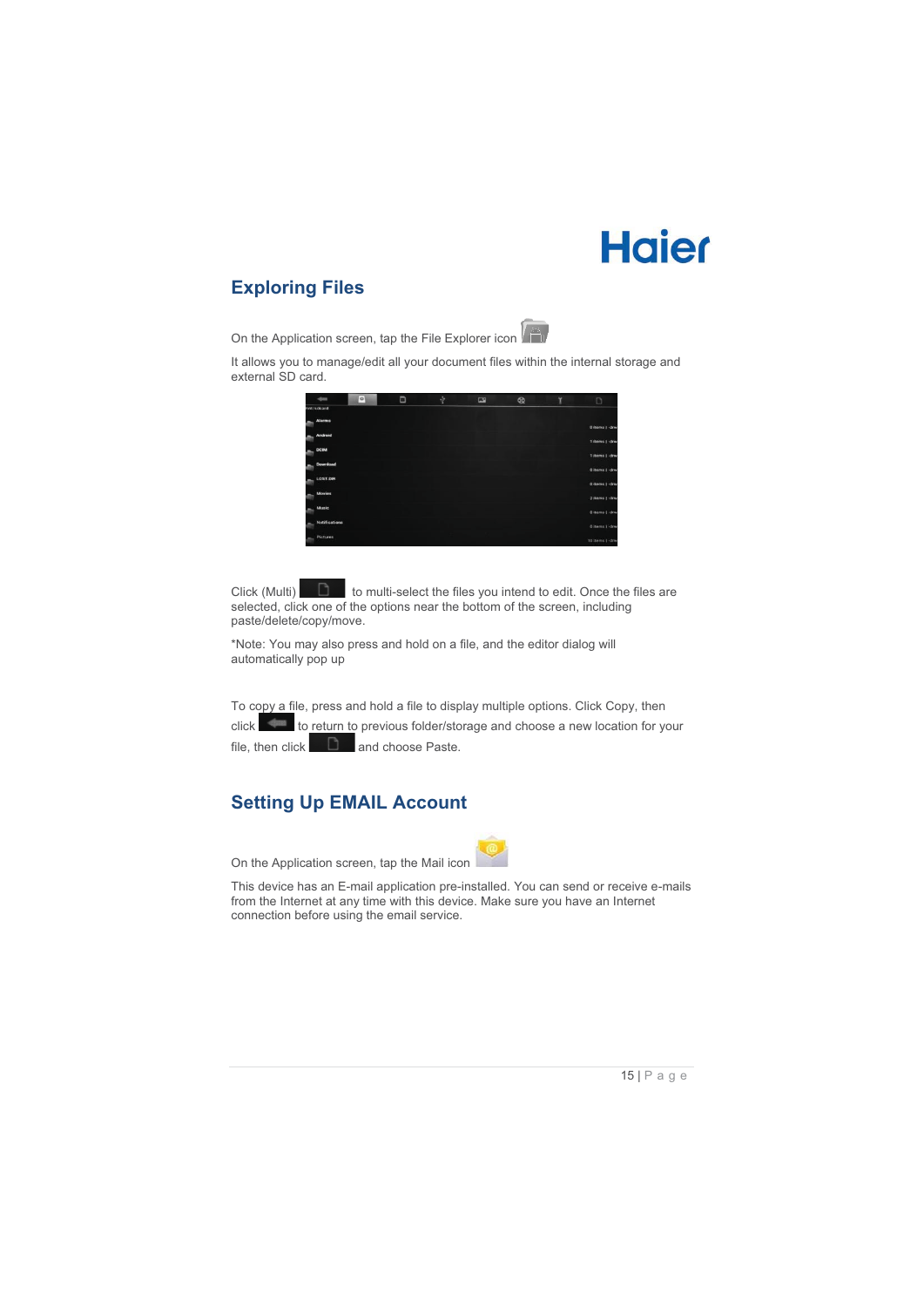| Email account                                                  |              |
|----------------------------------------------------------------|--------------|
| You can set up email for most accounts in<br>just a few steps. |              |
|                                                                | Manual setup |
| Email address                                                  |              |
| Password<br>mata                                               | Next         |
|                                                                |              |
|                                                                |              |
|                                                                |              |
|                                                                |              |

First you need to setup an E-mail account for receiving or sending emails.

- Start up the email application by tapping the Mail application. You will be prompted to setup an account.
- Input your email address and login password.
- Your Android tablet can automatically setup many different types of email accounts automatically.
- Tap the Next button and the Mail application will try to configure your email automatically.
- If the Mail application cannot automatically configure your email account, you will be prompted to setup your email account manually.
- Tap "Manual Setup" to set the email server information manually.

- Choose the server type from POP3, IMAP or Exchange for incoming emails. To know what type of your email server is, you can consult your email service provider, network administrator or search for the proper configuration on the internet.
- Input the required information.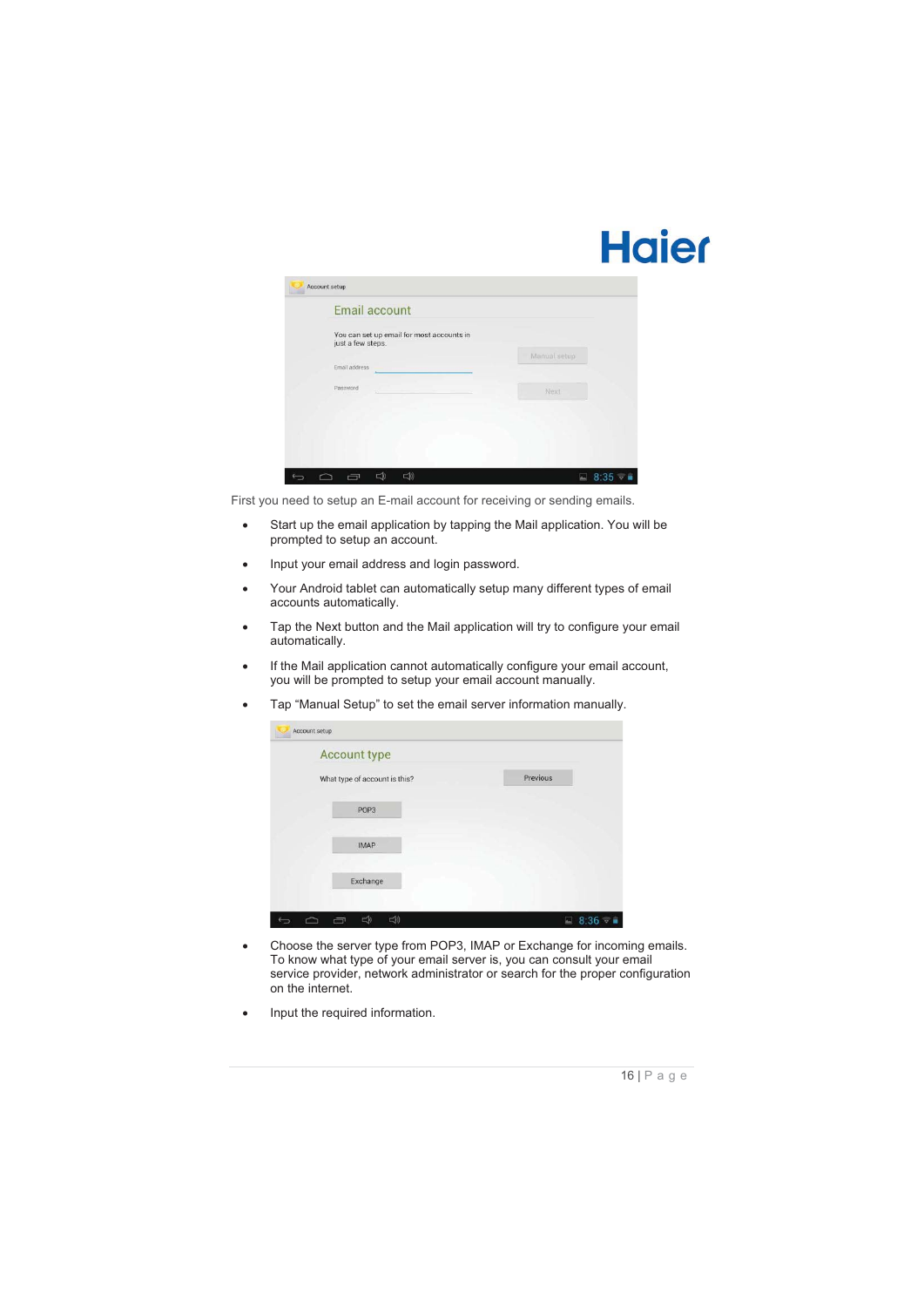

- Choose the server type for outgoing emails and input required server information.
- Tap "Next" to continue. Your tablet will check the server settings. When it prompts you that "Your account is set up, and email is on its way", your account is set up successfully.
- Input your name and then tap on "Done" to finish.

### **Managing Tasks**

On the Home screen, tap the Recent Applications icon

Your device can handle multiple tasks at the same time. For example, you can view photos while listening to music. Multitasking is helpful but inefficient if too many tasks are running. In order to save system memory and enhance system performance, you can end some tasks that you don't use at the moment.

╗



- Tap on the Recent Applications icon and it will bring up a menu on the left hand side of the screen of applications currently running.
- Tap and hold the application you want to stop and drag it to the right.
- The application will be removed from the list and stop running.

## **Uninstalling Applications**



- On the Home screen, tap the Settings icon
	- Tap the Settings shortcut in the Home Screen to display the setting menu.
	- Select "Apps" from the right hand side.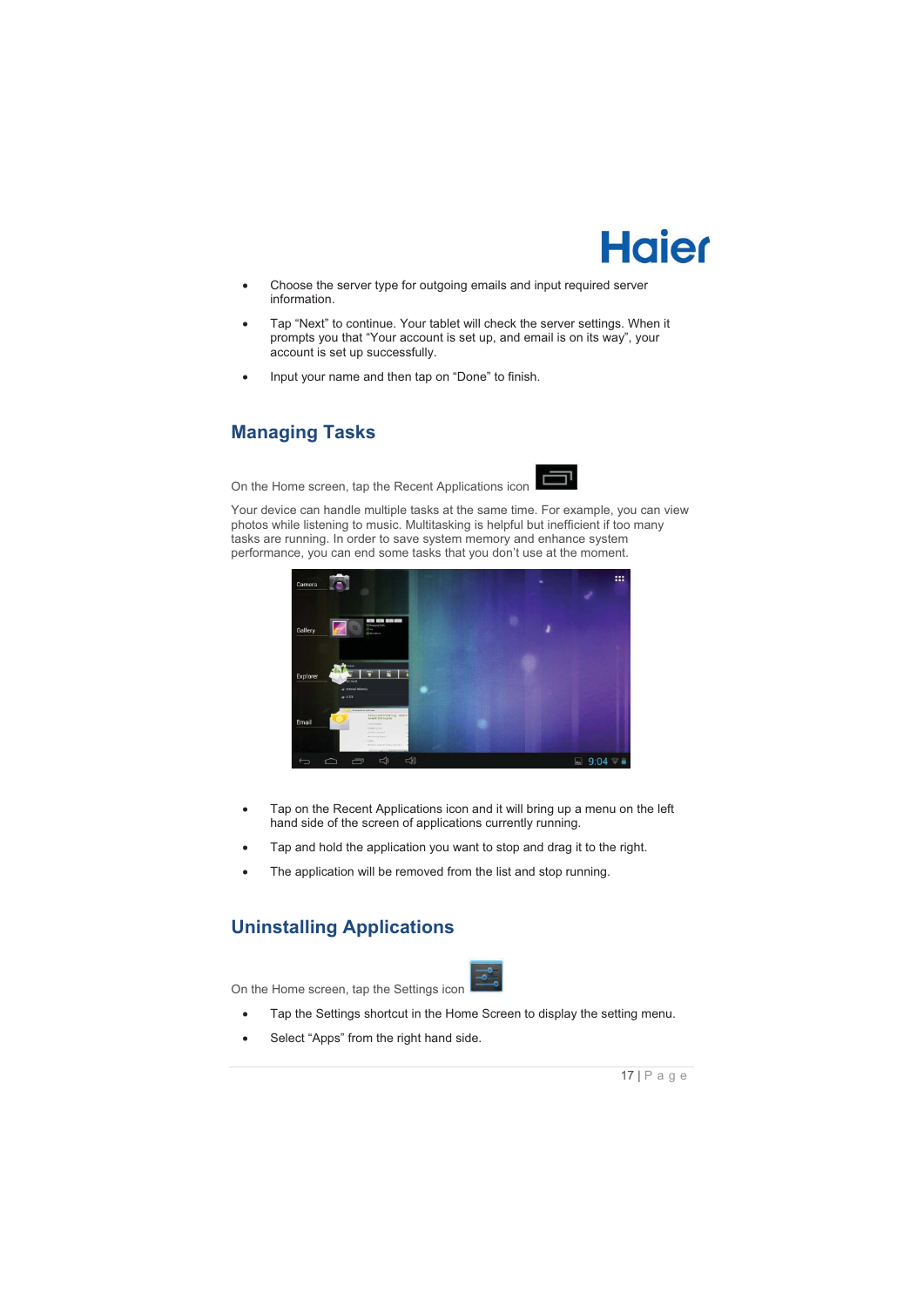• A list of currently installed apps will appear on the right hand side.



- Tap the Application you want to uninstall.
- Tap the Uninstall button.

| Settings                           |                                      |            |
|------------------------------------|--------------------------------------|------------|
| ♦ Sound                            | Adobe Flash Player 11.1              |            |
| <b>O</b> Display                   | version 11.1.115.8<br>41             |            |
| $\blacksquare$ Hdmi                | Force stop                           | Uninstall  |
| ScreenshotSetting                  | Show notifications<br><b>STORAGE</b> |            |
| Storage                            | Total                                | 11.78MB    |
| Ĥ<br>Battery                       | App                                  | 11.78MB    |
| <b>2</b> Apps                      | USB storage app                      | 0.00B      |
| <b>PERSONAL</b>                    | Data                                 | 0.00B      |
| <b>Location services</b><br>O.     | SD card                              | 0.00B      |
|                                    | Move to SD card                      | Clear data |
| Security<br>А                      | CACHE                                |            |
| $\overline{A}$<br>Language & input |                                      |            |
| $\Box$                             | $\preceq$                            | 913        |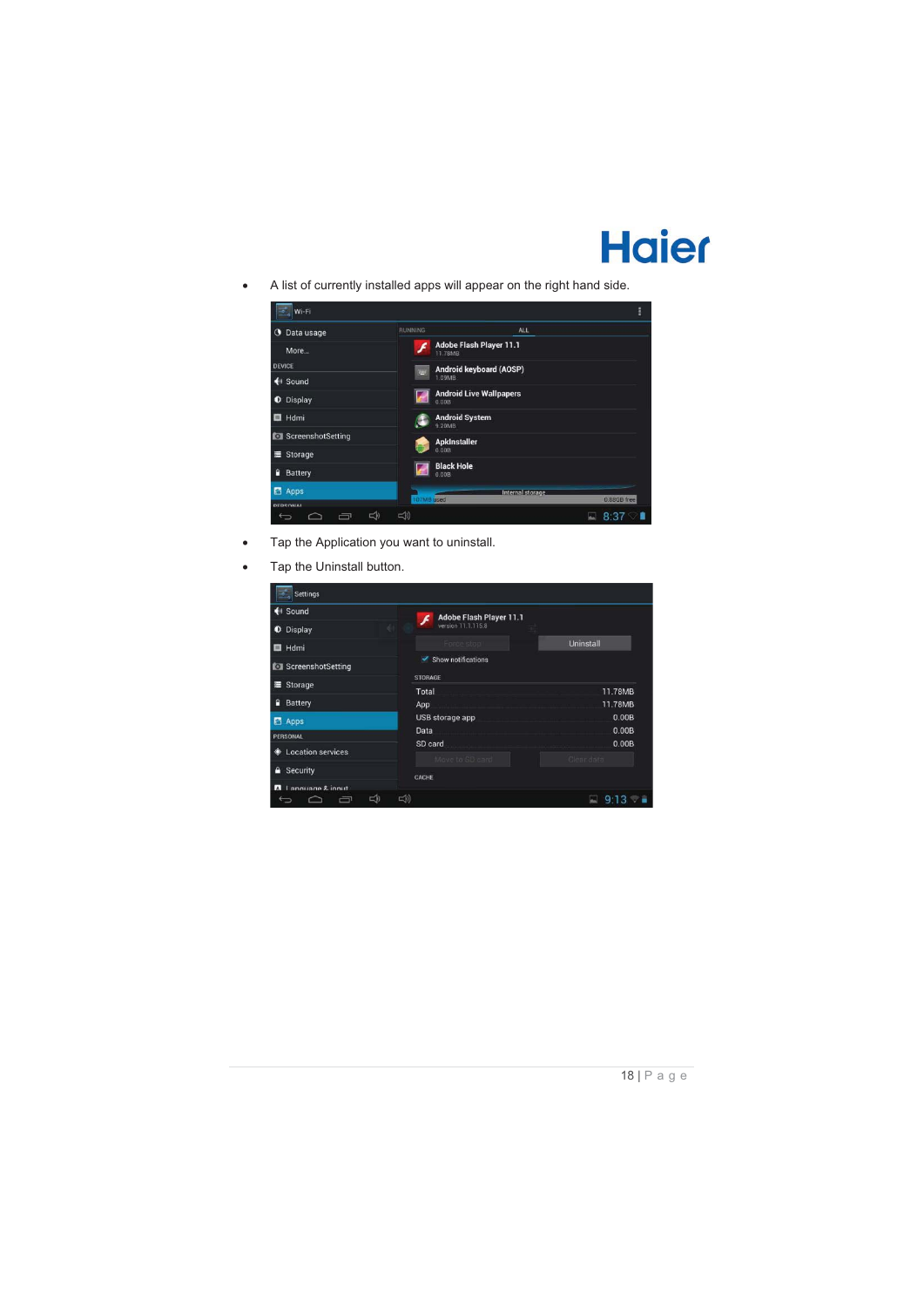### **Frequently Asked Questions (FAQs)**

#### **Q: How long will its battery charge last?**

A: It varies based on usage, but approximately six to eight hours.

**Q: How do you charge the battery?** 

A: You charge the battery by connecting the tablet via the AC adaptor to a wall outlet.

#### **Q: Is the rechargeable battery replaceable?**

A: No, the battery is not replaceable.

#### **Q: If you forget to turn the tablet off, will it run the battery down?**

A: The device will go into sleep mode after a short amount of time, drastically reducing its energy usage.

#### **Q: Which version of Android OS is installed?**

A: Android 4.2 Jelly Bean.

#### **Q: Can the operating system be upgraded?**

A: No.

#### **Q: Is this tablet 3G or 4G capable? If so, who is the service provider?**

A: No, this device is not 3G or 4G capable.

#### **Q: Is an antivirus required for this tablet and/or for email?**

A: No, it is not required.

#### **Q: Is this tablet Flash compatible?**

A: Yes, the device is Flash compatible.

#### **Q: Is JavaScript installed on this device?**

A: No, JavaScript is not installed.

#### **Q: What is the tablet's storage capacity?**

A: The device comes with 8GB of shared memory and is expandable by an additional 32GB with the purchase of a microSD memory card.

#### **Q: Can you print from this tablet?**

A: The device cannot connect directly to a printer. However, with a compatible wireless printer that offers an Android application, the tablet can print wirelessly.

#### **Q: Is the device easy to use with a computer?**

A: Yes, it is very easy to use with a computer.

#### **Q: Is this tablet compatible with Microsoft Office programs?**

A: You cannot install Microsoft Office programs on this device. However, there are a number of third-party applications that can read and work with Microsoft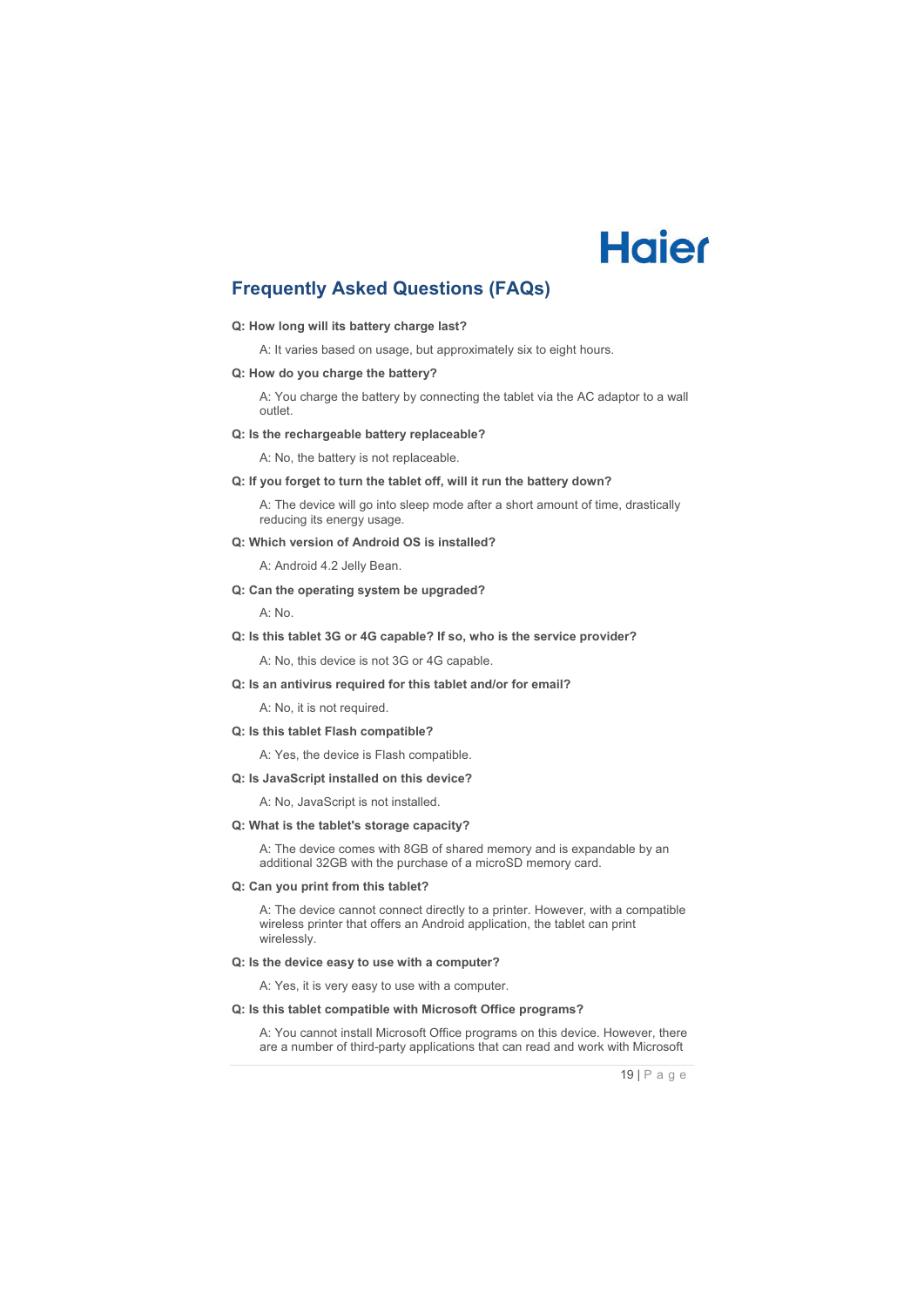

Office documents. The device also comes installed with a trial version of Office Suite which will allow you to work with Microsoft documents.

#### **Q: Which files formats does the tablet recognize?**

A: MP3, WAV, AAC, JPEG, BMP, PNG, GIF, MPEG4/AVI, TXT, PDF, and ePub.

#### **Q: What languages does the tablet support?**

A: English, French, Italian, German, Portuguese, and Chinese.

**Q: Can you listen to audio files on this device?** 

A: Yes, you can listen to audio files.

#### **Q: Can you read and/or create documents on the tablet?**

A: Yes, you can. You can do even more by downloading additional applications.

#### **Q: How do you transfer files to this tablet?**

A: You can transfer files via the included USB cable.

#### **Q: Can the font be changed on this device?**

A: Only the font size can be changed.

#### **Q: Does this tablet have built-in wireless?**

A: Yes, the device is capable of connecting to 802.11 wireless routers and hotspots.

#### **Q: Is the tablet Bluetooth compatible?**

A: Yes.

#### **Q: Is this tablet a touchscreen device?**

A: Yes, it is a touchscreen tablet.

#### **Q: Is a stylus necessary? Is one included?**

A: No, it is not necessary. There is no stylus included.

**Q: Does this tablet have a SD-card slot? What's the largest size to be recognized?** 

A: No, it only has a microSD card slot and maximum to 32GB.

#### **Q: Does the tablet have a text-to-speech option?**

A: Yes.

#### **Q: Is the screen covered by the manufacturer's warranty?**

A: Defects in the screen are covered by the manufacturer's warranty. Accidental damage or breaking of the screen is not covered.

**Q: Does this device have password security to prevent someone else from accessing your ac-count if it's lost or stolen?** 

A: Yes, there are multiple forms of security.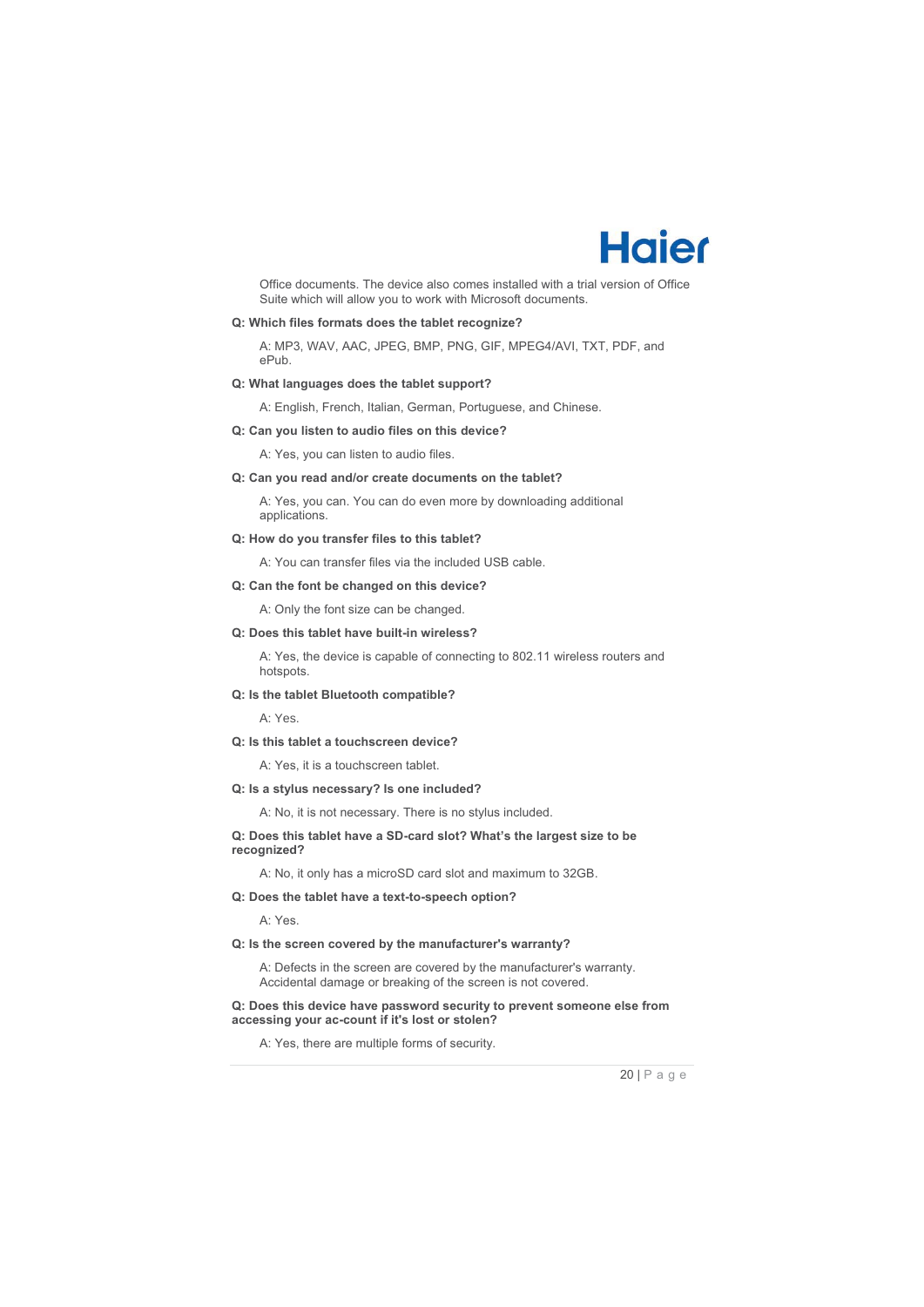

**Q: If I leave information on the same page without turning off the tablet, will the screen burn the information onto it?** 

A: No.

**Q: Can you use this tablet in a low or no-light situation?** 

A: Yes.

**Q: Can the tablet be used in brightly lit areas such as the beach?** 

A: Yes, but conditions will vary.

**Q: Can you download Android apps to this tablet?** 

A: Yes, it comes equipped with the Google Play Store.

**Q: Do you have to obtain Android apps from a specific source?** 

A: No, you can obtain them from a variety of sources, but the Google Play Store is the largest.

**Q: What internet browser does this tablet use?** 

A: The tablet comes configured with the An-droid browser and Google Chrome browser.

**Q: Can you search a web page for specific text?** 

A: Yes.

- **Q: Can you bookmark web pages on this device?**  A: Yes.
- **Q: Can you download videos onto this tablet?**

A: Yes.

**Q: Can you Skype video conference on this device?** 

A: Yes.

**Q: Are there included educational apps for classroom use?** 

A: No, but they can be downloaded to the device.

**Q: Can you connect an external flash drive to this tablet?** 

A: No.

**Q: Can you download the QVC app on this device?** 

A: Yes.

**Q: Is there a case available for this device?** 

A: Case is not included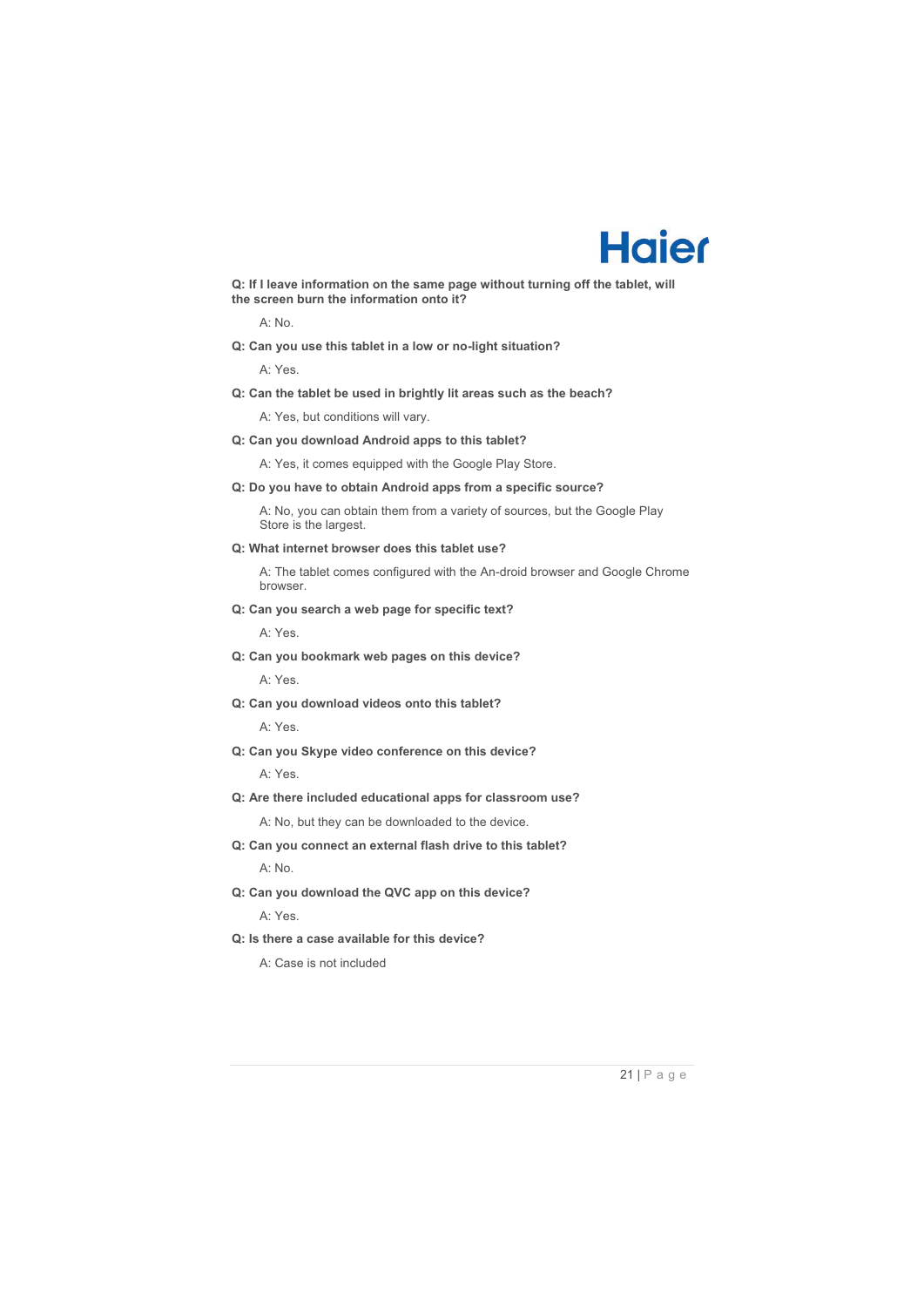#### **Warranty**

Haier hereby warrants to the original retail purchaser of this product that should this product or any part thereof, under normal use and condition, be proven defective in material or workmanship within one year parts and 90 days labor from the date of original purchase, such defect(s) will be repaired or replaced with reconditioned product (at Haier's option) for parts and repair labor. This limited Warranty is the purchaser's exclusive remedy for any such defect(s). To obtain repairs or replacement within the terms of this warranty, please refer to the insert included with your tablet.

Proof of warranty coverage (i.e. dated bill of sale) is required for warranty service. This Warranty does not apply to any product or part that, in the opinion of Haier, has suffered or been damaged through alteration, improper installation, mishandling, misuse, neglect, or by removal or defacement of the factory serial number/bar code label(s). The opinion of Haier with respect to this matter shall be final THE EXTENT OF HAIER'S LIABILITY UNDER THIS WARRANTY IS LIMITED TO THE REPAIR OR REPLACEMENT PROVIDED ABOVE AND, IN NO EVENT, SHALL THE COM-PANY'S LIABILITY EXCEED THE PURCHASE PRICE PAID BY PURCHASER FOR THE PRODUCT. THIS WARRANTY IS IN LIEU OF ALL<br>OTHER EXPRESS WAR-RANTIES OR LIABILITIES ANY IMPLIED OTHER EXPRESS WAR-RANTIES OR LIABILITIES. ANY IMPLIED WARRANTIES, INCLUDING ANY IM-PLIED WARRANTY OF MERCHANTABILITY, SIIALLBE LIMITED TO THE DURA-TION OF THIS WRITTEN WARRANTY. ANY ACTION FOR BREACH OF ANY WARRANTY HEREUNDER, INCLUDING ANY IMPLIED WARRANTY OF MER-CHANTABILITY, MUST BE BROUGHT WITHIN A PERIOD OF 12 MONTIIS FROM THE DATE OF ORIGINAL PURCHASE. IN NO CASE SHALL HAIER BE LIABLE FOR ANY CONSEQUENTIAL OR INCIDENTAL DAMAGES FOR BREACH OF THIS OR ANY OTHER WARRANTY EXPRESS OR IMPLIED WHATSOEVER. No person or representative is authorized to assume for Haier any li-ability other than expressed herein in with the sale of this product. Some jurisdictions do allow limitations on how long an implied warranty lasts or the exclusion or limitation of incidental or consequential damages so the above limitations or exclusions may not apply to you. This warranty gives you specific legal rights and you may also have other rights, which vary from jurisdiction to jurisdiction.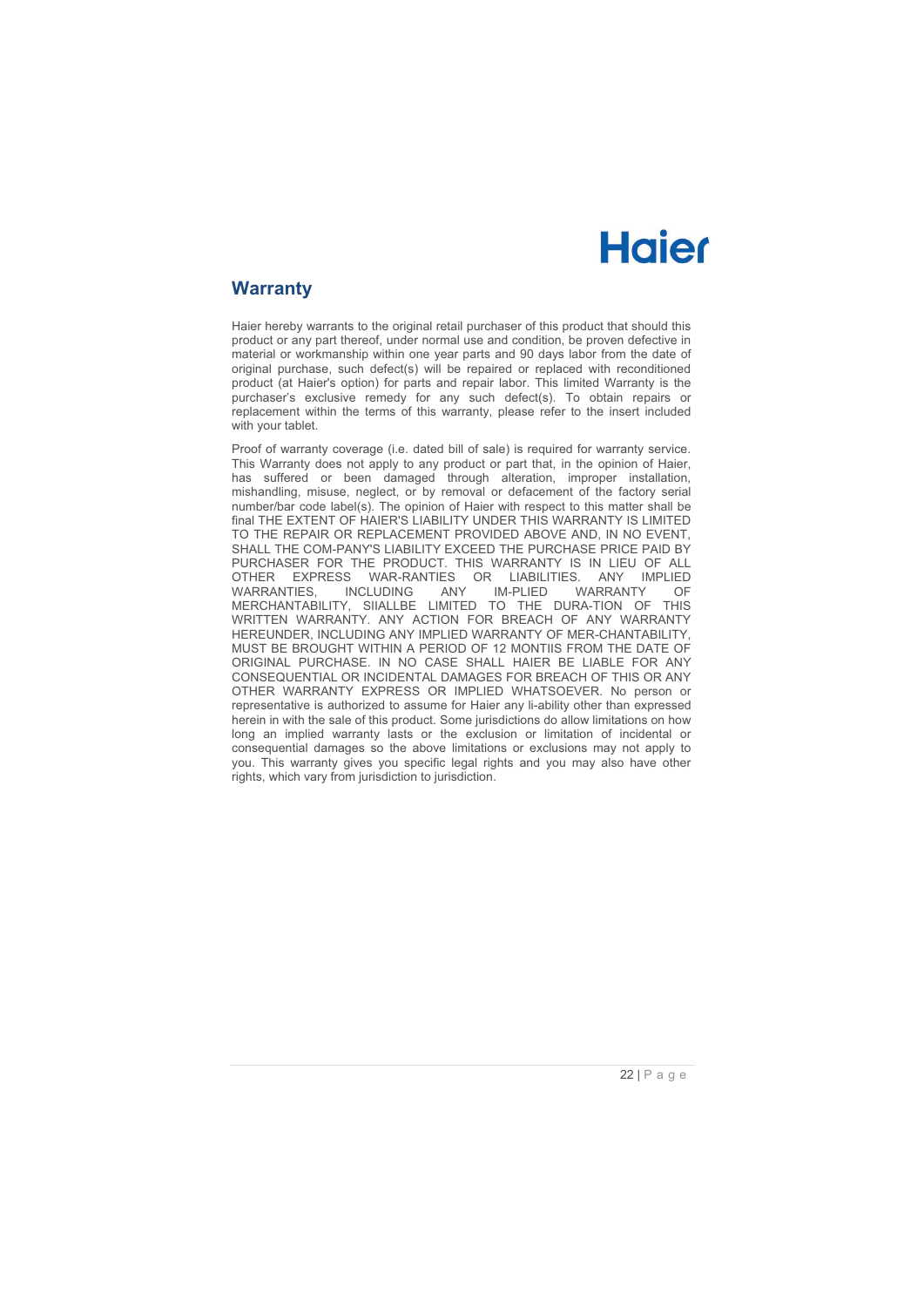#### **FCC WARNING**

This device complies with Part 15 of the FCC Rules. Operation is subject to the following two conditions:

(1) This device may not cause harmful interference, and

(2) This device must accept any interference received, including interference that may cause undesired operation.

#### **NOTE 1:**

This equipment has been tested and found to comply with the limits for a Class B digital device, pursuant to part 15 of the FCC Rules. These limits are designed to provide reasonable protection against harmful interference in a residential installation. This equipment generates uses and can radiate radio frequency energy and, if not installed and used in accordance with the instructions, may cause harmful interference to radio communications. However, there is no guarantee that interference will not occur in a particular installation. If this equipment does cause harmful interference to radio or television reception, which can be determined by turning the equipment off and on, the user is encouraged to try to correct the interference by one or more of the following measures:

- Reorient or relocate the receiving antenna.
- Increase the separation between the equipment and receiver.
- Connect the equipment into an outlet on a circuit different from that to which the receiver is connected.
- Consult the dealer or an experienced radio/TV technician for help.

#### **NOTE 2:**

The manufacturer is not responsible for any radio or TV interference caused by unauthorized modifications to this equipment. Such modifications could void the user's authority to operate the equipment.